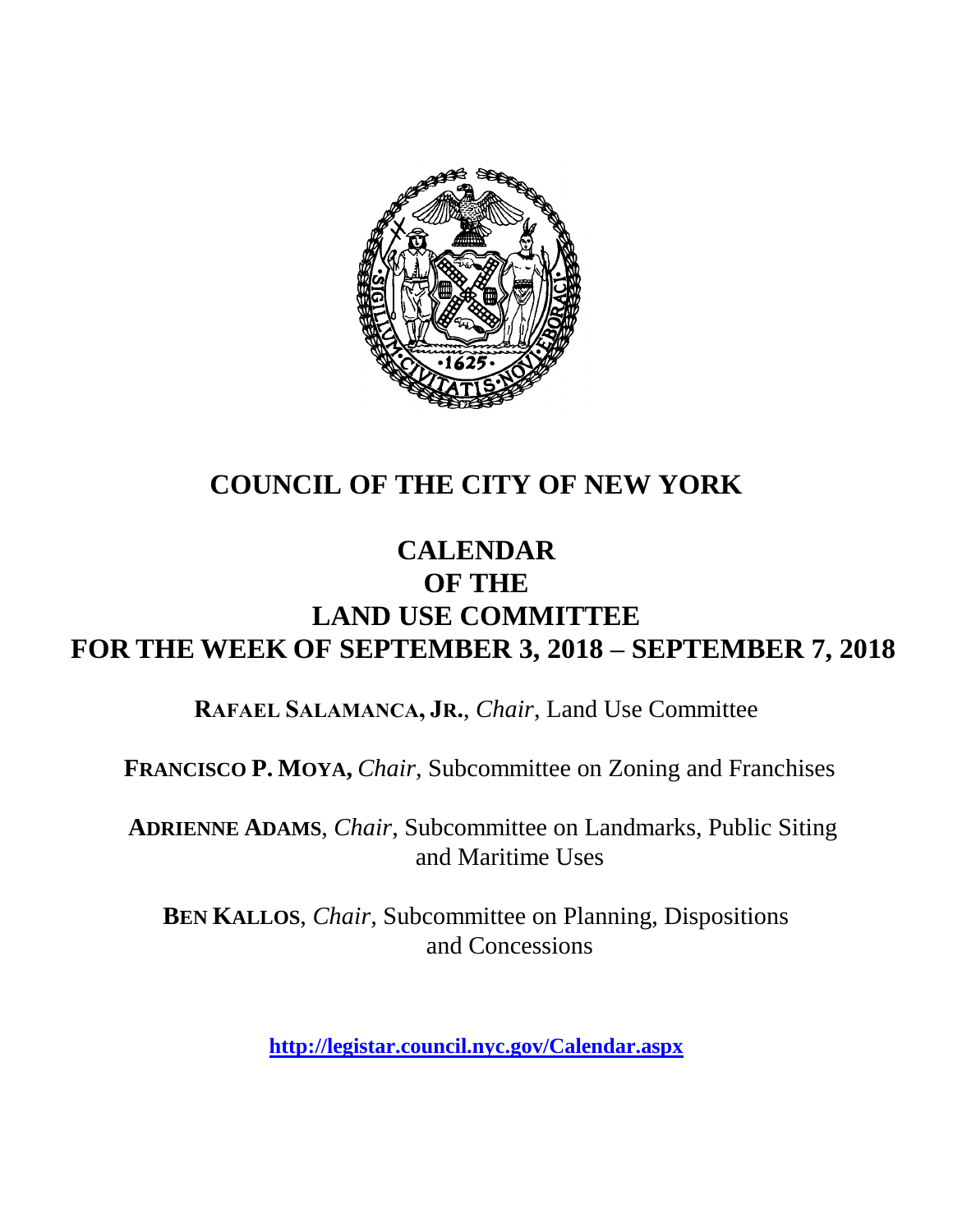### **Table of Contents**

## **Item No. Page**

## *Subcommittee on Zoning & Franchises Public Hearing/Meeting Scheduled for 09/05/18 Commencing at 9:30 A.M.*

| 1. |                                                 | $3 - 6$   |
|----|-------------------------------------------------|-----------|
| 2. | 1881-1883 McDonald Avenue Rezoning (Pre. L.Us.) | $6 - 8$   |
| 3. |                                                 | $8 - 11$  |
| 4. |                                                 | 11        |
| 5. |                                                 | 12        |
| 6. |                                                 | $13 - 14$ |
| 7. |                                                 | $15 - 17$ |
| 8. |                                                 |           |

### *Subcommittee on Landmarks, Public Siting & Maritime Uses Public Hearing/ Meeting Scheduled for 09/05/18 Commencing at 12:00 P.M.*

| 10. Firehouse-Engine Cos. 264 & 328/Ladder Co. 134 (L.U. No. 152) 19                          |  |
|-----------------------------------------------------------------------------------------------|--|
| 11. 53 <sup>rd</sup> (Now 101 <sup>st</sup> Street) Precinct Police Station (L.U. No. 153) 19 |  |
|                                                                                               |  |
|                                                                                               |  |

## *Subcommittee on Planning, Dispositions & Concessions Public Hearing/ Meeting Scheduled for 09/05/18 Commencing at 2:00 P.M.*

| 14. | 638-640 Riverside Drive/TMN209G2-Article XI (L.U. No. 184). 20-21 |  |
|-----|-------------------------------------------------------------------|--|
|     | 15. 642-644 Riverside Drive/TMN209G-Article XI (L.U. No. 185) 21  |  |
|     | 16. TPT Program, In Rem Action No. 56 (L.U. Nos. 177, 178) 21-22  |  |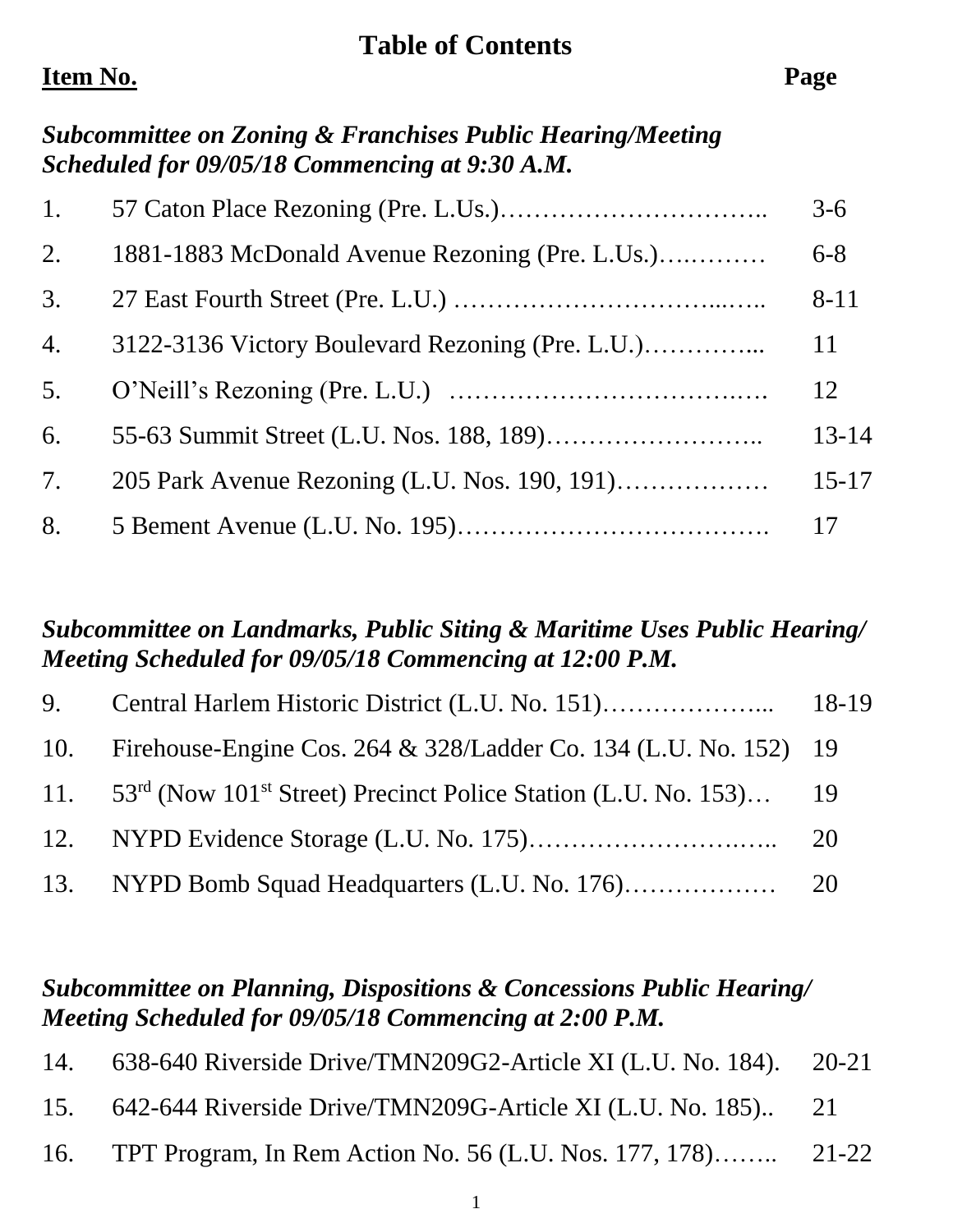| 17. |                                                               |  |
|-----|---------------------------------------------------------------|--|
|     | 18. TPT Program, In Rem Action No. 52 (L.U. Nos. 181, 182) 23 |  |
|     |                                                               |  |
|     |                                                               |  |
|     |                                                               |  |

*The Land Use Committee meeting scheduled for 09/06/18 will commence at 11:00 A.M. in the Committee Room, City Hall*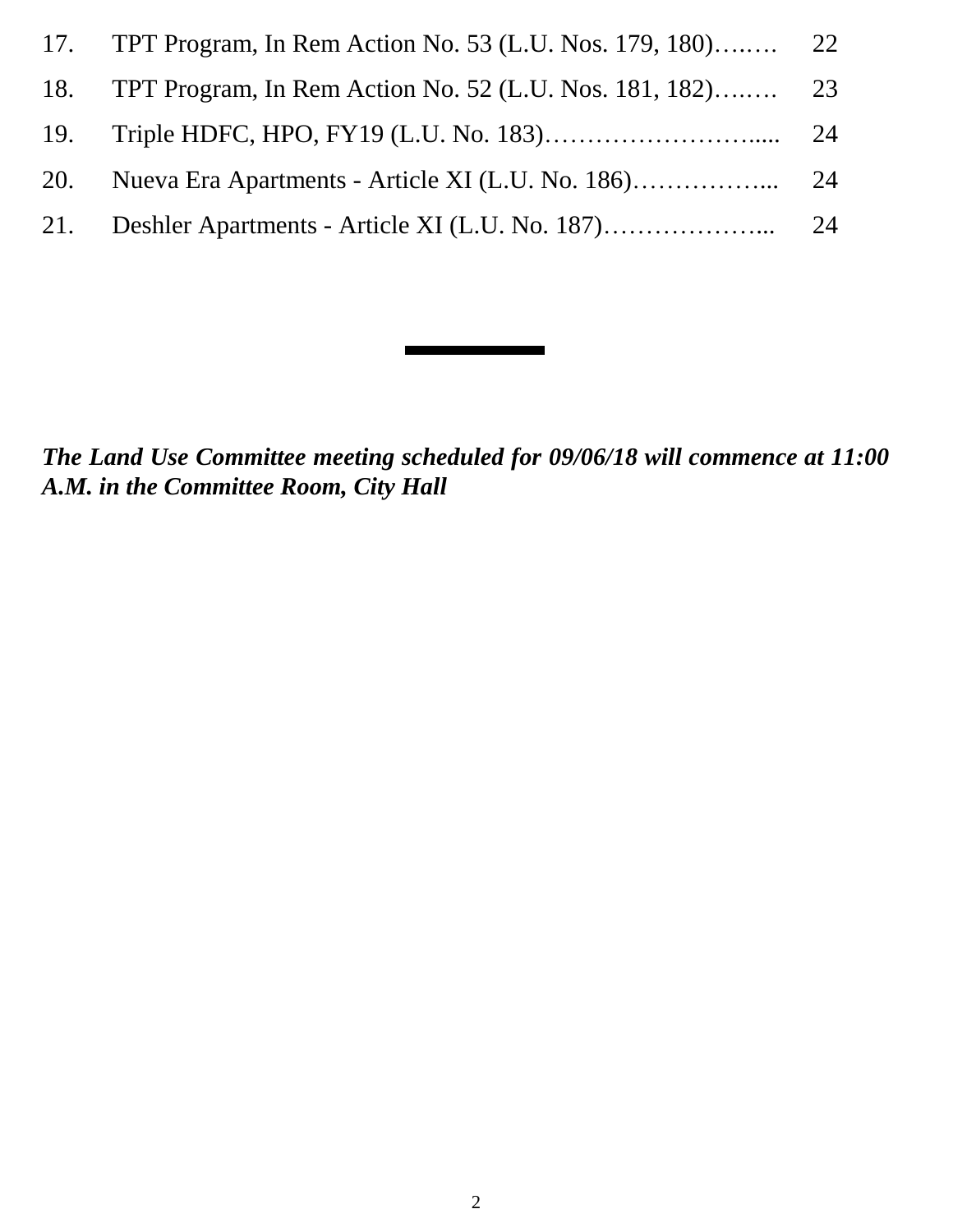## **SUBCOMMITTEE ON ZONING AND FRANCHISES**

The Subcommittee on Zoning and Franchises will hold a public hearing on the following matters in the **Committee Room, City Hall,** New York City, New York 10007, commencing at **9:30 A.M., Wednesday, September 5, 2018:**

# **PRECONSIDERED L.US. ARE RELATED PRECONSIDERED L.U. 57 CATON PLACE REZONING**

# **BROOKLYN CB** - **7 C 170213 ZMK**

Application submitted by 57 Caton Partners, LLC pursuant to Sections 197-c and 201 of the New York City Charter for the amendment of the Zoning Map, Section No. 16d:

- 1. changing from a C8-2 District to an R7A District property bounded by Ocean Parkway, a line 150 feet northeasterly of East 8th Street, Caton Place, a line 50 feet northeasterly of East 8th Street, the southeasterly boundary line of a park and its southwesterly prolongation, and East 8th Street; and
- 2. establishing within the proposed R7A District a C2-4 District bounded by Ocean Parkway, a line 150 feet northeasterly of East 8th Street, Caton Place, and a line 50 feet northeasterly of East 8th Street;

as shown on a diagram (for illustrative purposes only) dated March 12, 2018, and subject to the conditions of the CEQR Declaration E-461.

# **PRECONSIDERED L.U. 57 CATON PLACE REZONING**

# **BROOKLYN CB - 7 N 170214 ZRK**

Application submitted by 57 Caton Partners, LLC, pursuant to Section 201 of the New York City Charter, for an amendment of the Zoning Resolution of the City of New York, modifying Appendix F, and related sections in Article XI, Chapter 3, for the purpose of establishing a Mandatory Inclusionary Housing area.

Matter underlined is new, to be added; Matter struck out is to be deleted: Matter within  $# #$  is defined in Section 12-10;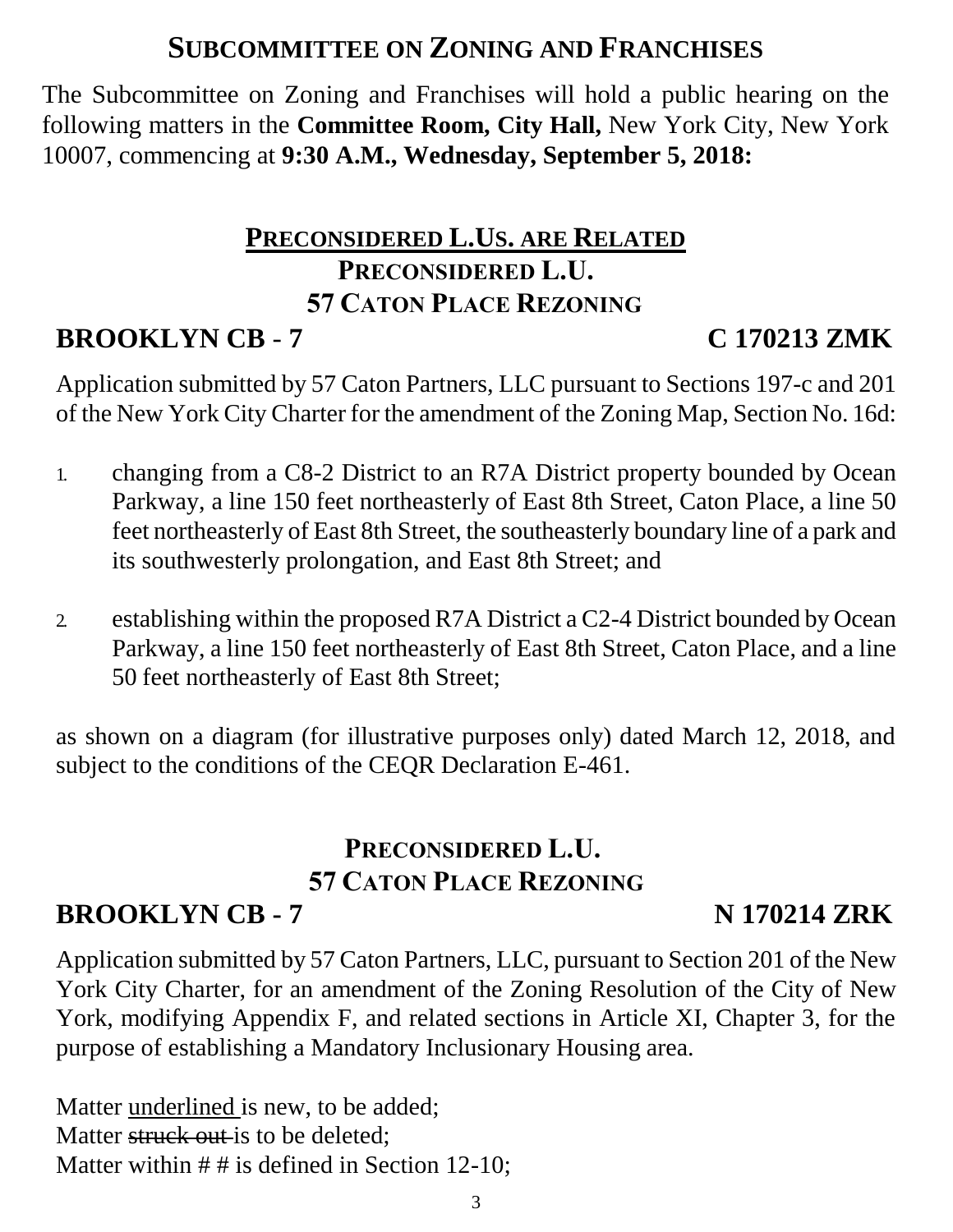\* \* \* indicates where unchanged text appears in the Zoning Resolution

**ARTICLE XI SPECIAL PURPOSE DISTRICTS Chapter 3 Special Ocean Parkway District**

**\* \* \***

**113-00 GENERAL PURPOSES**

**\* \* \***

### **113-01 General Provisions**

In harmony with the general purposes of the #Special Ocean Parkway District# and in accordance with the provisions of this Chapter, certain specified regulations of the districts on which the

#Special Ocean Parkway District# is superimposed are made inapplicable and special regulations are substituted therefor. Except as modified by the express provisions of the Special District, the regulations of the underlying districts remain in force.

In #flood zones#, in the event of a conflict between the provisions of this Chapter and the provisions of Article VI, Chapter 4 (Special Regulations Applying in Flood Hazard Areas), the provisions of Article VI, Chapter 4, shall control.

For the purpose of applying the Inclusionary Housing Program provisions set forth in Sections 23- 154 and 23-90, inclusive, #Mandatory Inclusionary Housing areas# within the #Special Ocean Parkway District# are shown on the maps in APPENDIX F of this Resolution.

The Subdistrict of the #Special Ocean Parkway District# is identified in Appendix A of this Chapter. In addition to the requirements of Sections 113-10 through 113-40, inclusive, the special regulations set forth in Sections 113-50 through 113-57, inclusive, shall apply to the Subdistrict.

**\* \* \***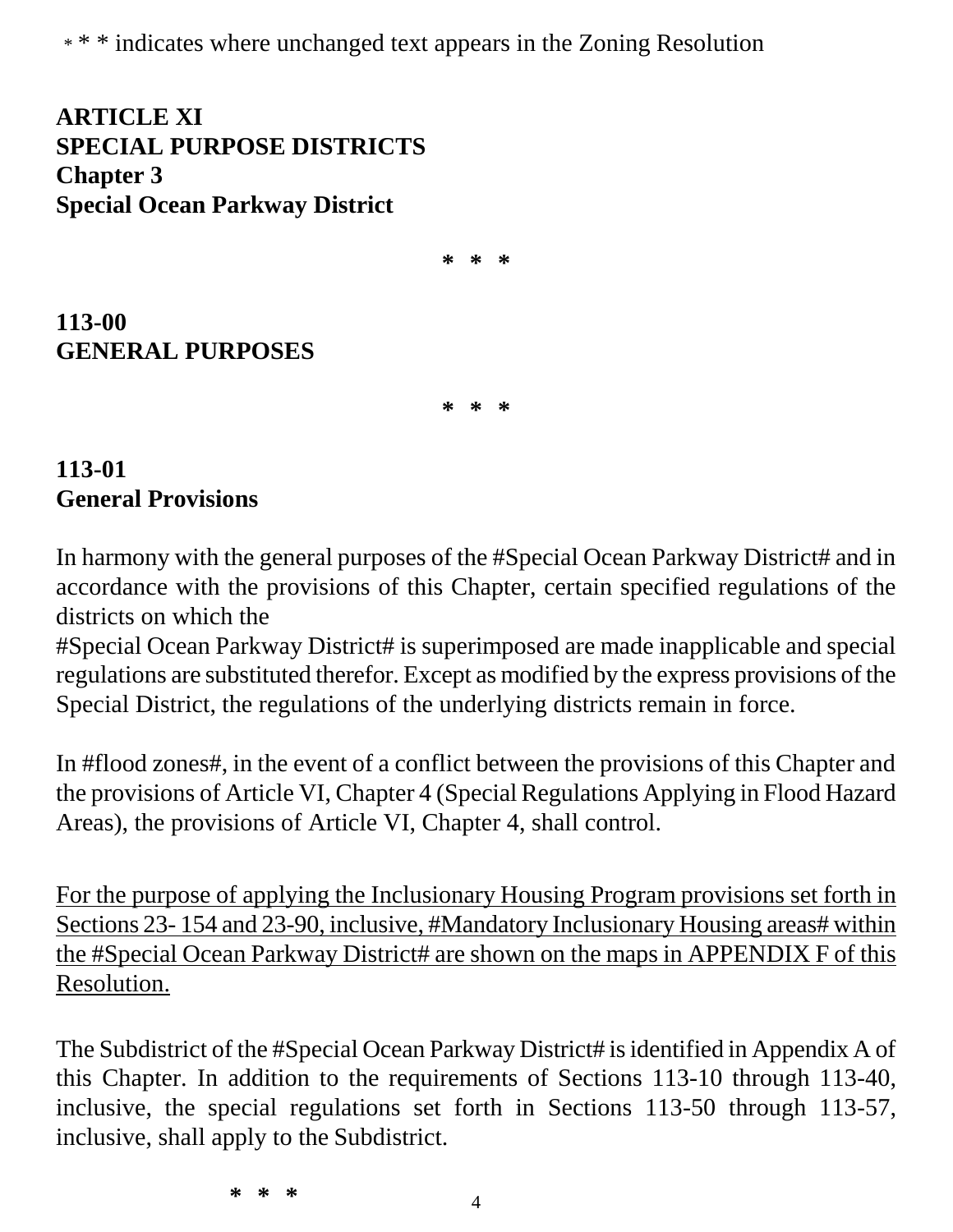## **113-10 SPECIAL BULK REGULATIONS**

The bulk regulations of the underlying districts shall apply, except as superseded, supplemented or modified by the provisions of this Section, inclusive.

**\* \* \***

**APPENDIX F Inclusionary Housing Designated Areas and Mandatory Inclusionary Housing Areas**

**\* \* \***

#### **BROOKLYN**

**\* \* \***

**Brooklyn Community District 7**

**\* \* \***

Map 3 – [date of adoption]

[PROPOSED MAP]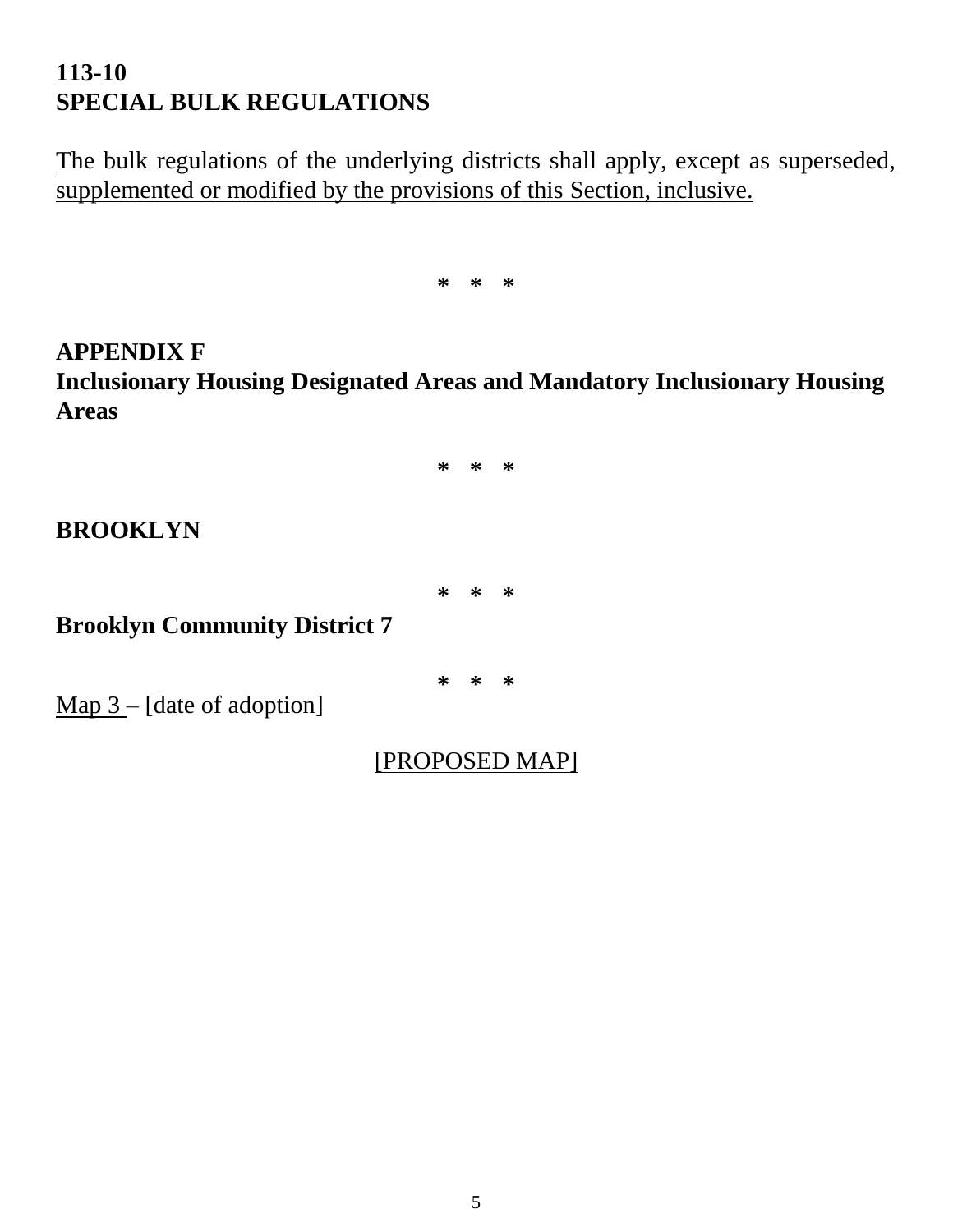

atory Inclusionary Housing Area (*see Section 23-154(d)(3)*)

Area **1** [date of adoption] – MIH Program Option 1

## Portion of Community District 7, Brooklyn

**\* \* \***

# **PRECONSIDERED L.US. ARE RELATED PRECONSIDERED L.U. 1881-1883 MCDONALD AVENUE REZONING BROOKLYN CB - 15 C 180029 ZMK**

Application submitted by Quentin Plaza, LLC pursuant to Sections 197-c and 201 of the New York City Charter for an amendment of the Zoning Map, Section No. 22d:

1. changing from an R5 District to an R7A District property bounded by a line 100 feet northerly of Quentin Road, a line midway between McDonald Avenue and East 2<sup>nd</sup> Street, a line155 feet southerly of Quentin Road and McDonald Avenue; and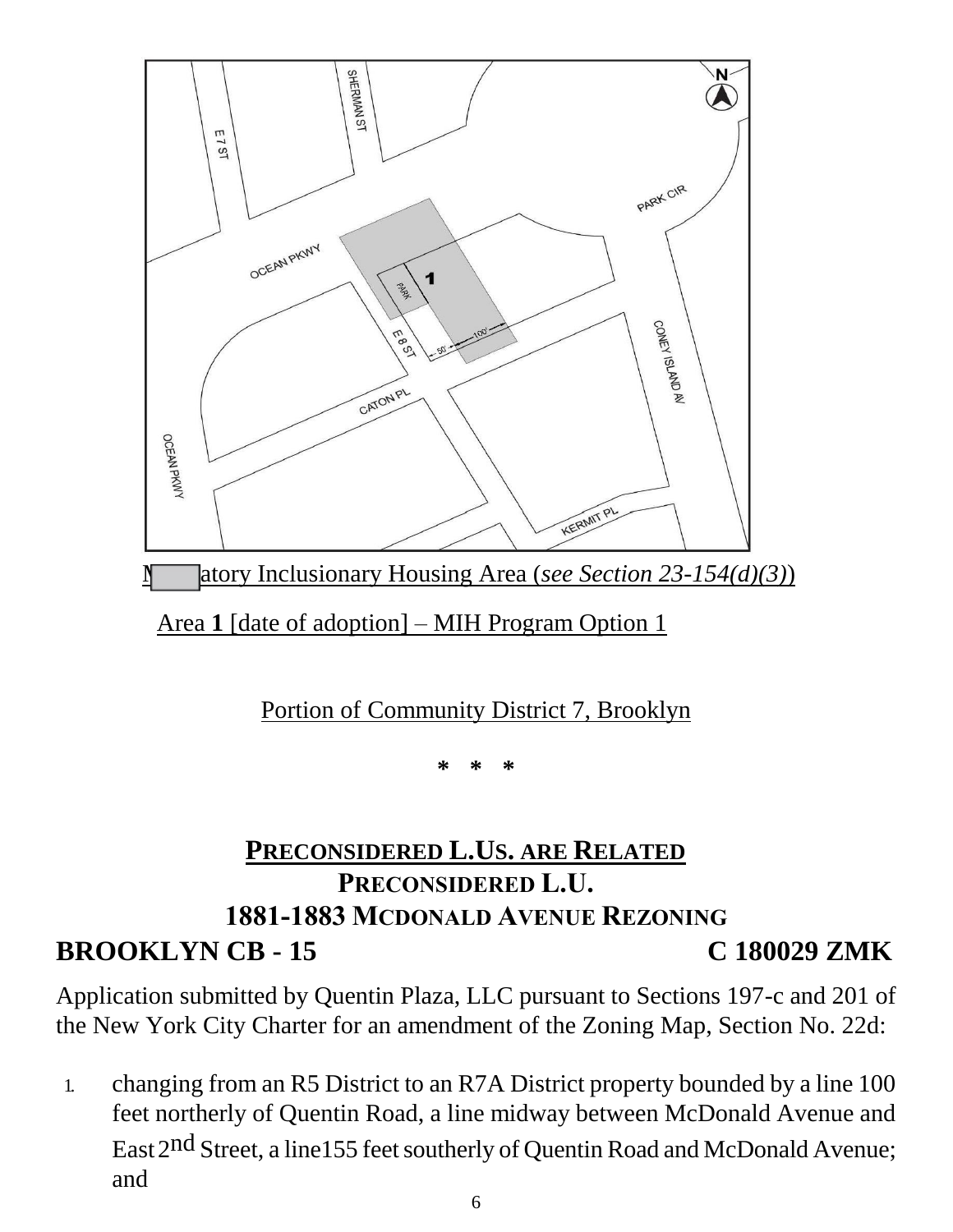2. establishing within the proposed R7A District a C2-4 District bounded by a line 100 feet northerly of Quentin Road, a line midway between McDonald Avenue and East 2<sup>nd</sup> Street, a line155 feet southerly of Quentin Road and McDonald Avenue;

as shown on a diagram (for illustrative purposes only), dated April 9, 2018, and subject to the conditions of CEQR Declaration E-474.

# **PRECONSIDERED L.U. 1881-1883 MCDONALD AVENUE REZONING BROOKLYN CB - 15 N 180030 ZRK**

Application submitted by Quentin Plaza, LLC, pursuant to Section 201 of the New York City Charter, for an amendment of the Zoning Resolution of the City of New York, modifying Appendix F for the purpose of establishing a Mandatory Inclusionary Housing area.

Matter underlined is new, to be added; Matter struck out is to be deleted: Matter within  $# #$  is defined in Section 12-10; \* \* \* indicates where unchanged text appears in the Zoning Resolution.

\* \* \*

**APPENDIX F Inclusionary Housing Designated Areas and Mandatory Inclusionary Housing Areas**

\* \* \*

### **BROOKLYN**

\* \* \*

### **Brooklyn Community District 15**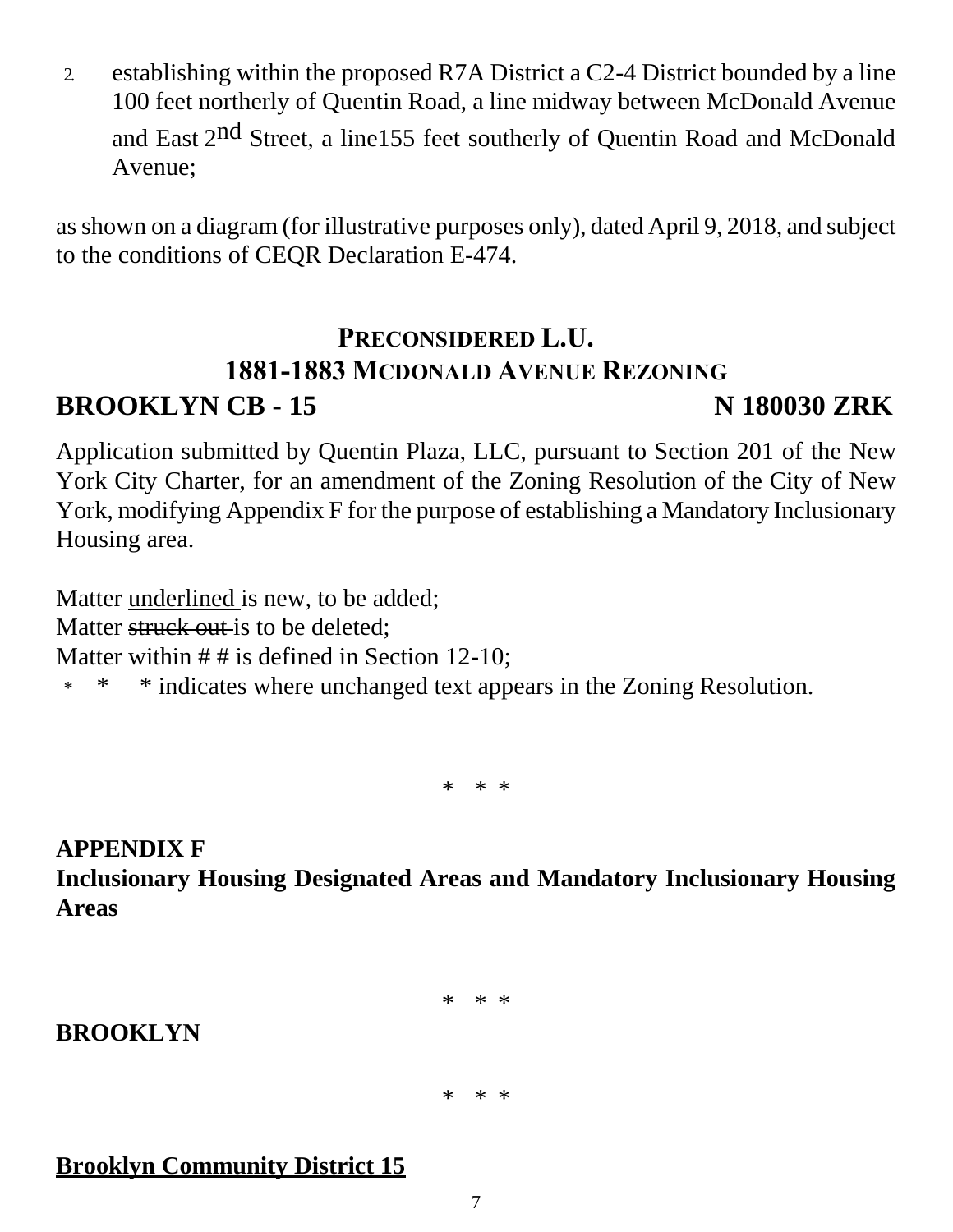



### Area 1 **[date of adoption] — MIH Program Option1 and Option 2**

Portion of Community District 15, Brooklyn

\* \* \*

## **PRECONSIDERED L.U. 27 EAST FOURTH STREET**

# **MANHATTAN CB - 2 N 170115 ZRM**

Application submitted by Kalodop II Park Corp., pursuant to Section 201 of the New York City Charter, for an amendment of the Zoning Resolution of the City of New York, modifying Section 74-712 (Developments in Historic Districts), concerning special permits within the NoHo Historic District Extension.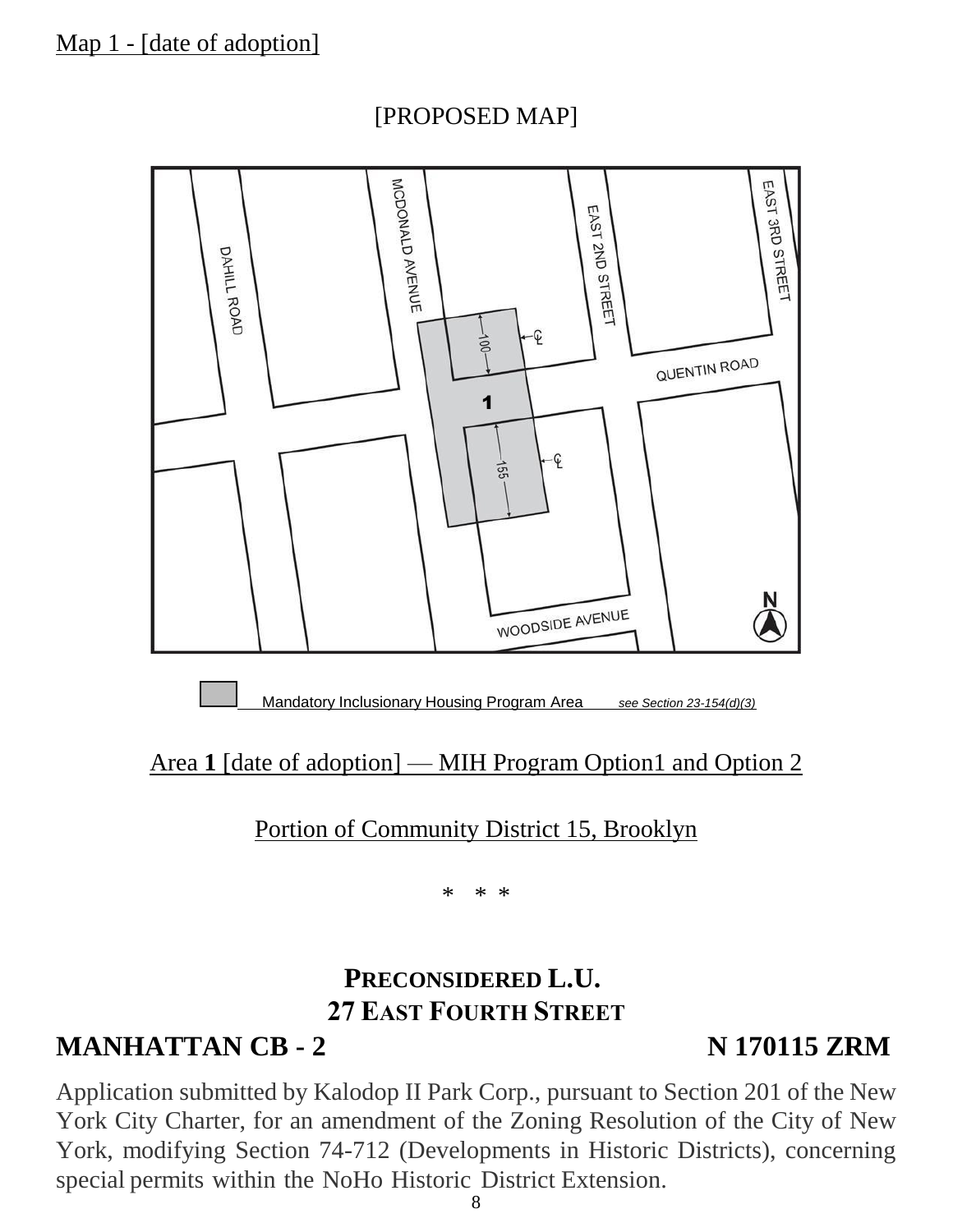Matter underlined is new, to be added; Matter **struck out** is to be deleted; Matter within  $# #$  is defined in Section 12-10; \*\*\* indicates where unchanged text appears in the Zoning Resolution.

#### **ARTICLE VII - ADMINISTRATION**

### **Chapter 4 Special Permits by the City Planning Commission**

\*\*\*

**74-71 Landmark Preservation**

\*\*\*

## **74-712 Developments in Historic Districts**

Within Historic Districts designated by the Landmarks Preservation Commission, the City Planning Commission may grant a special permit, in accordance with the following provisions:

(a) In M1-5A and M1-5B Districts, on a #zoning lot# that, as of December 15, 2003, is vacant, is #land with minor improvements#, or has not more than 40 percent of the #lot area# occupied by existing #buildings# or is improved with a one-story #building# within the NoHo Historic District Extension, the Commission may modify #use# regulations to permit #residential development# and, below the floor level of the second #story# of any #development#, #uses# permitted under Sections 32-14 (Use Group 5) and 32-15 (Use Group 6), provided:

#### (1) the #use# modifications shall meet the following conditions, that:

(i) #residential development# complies with the requirements of Sections 23-47 (Minimum Required Rear Yards) and 23-86 (Minimum Distance Between Legally Required Windows and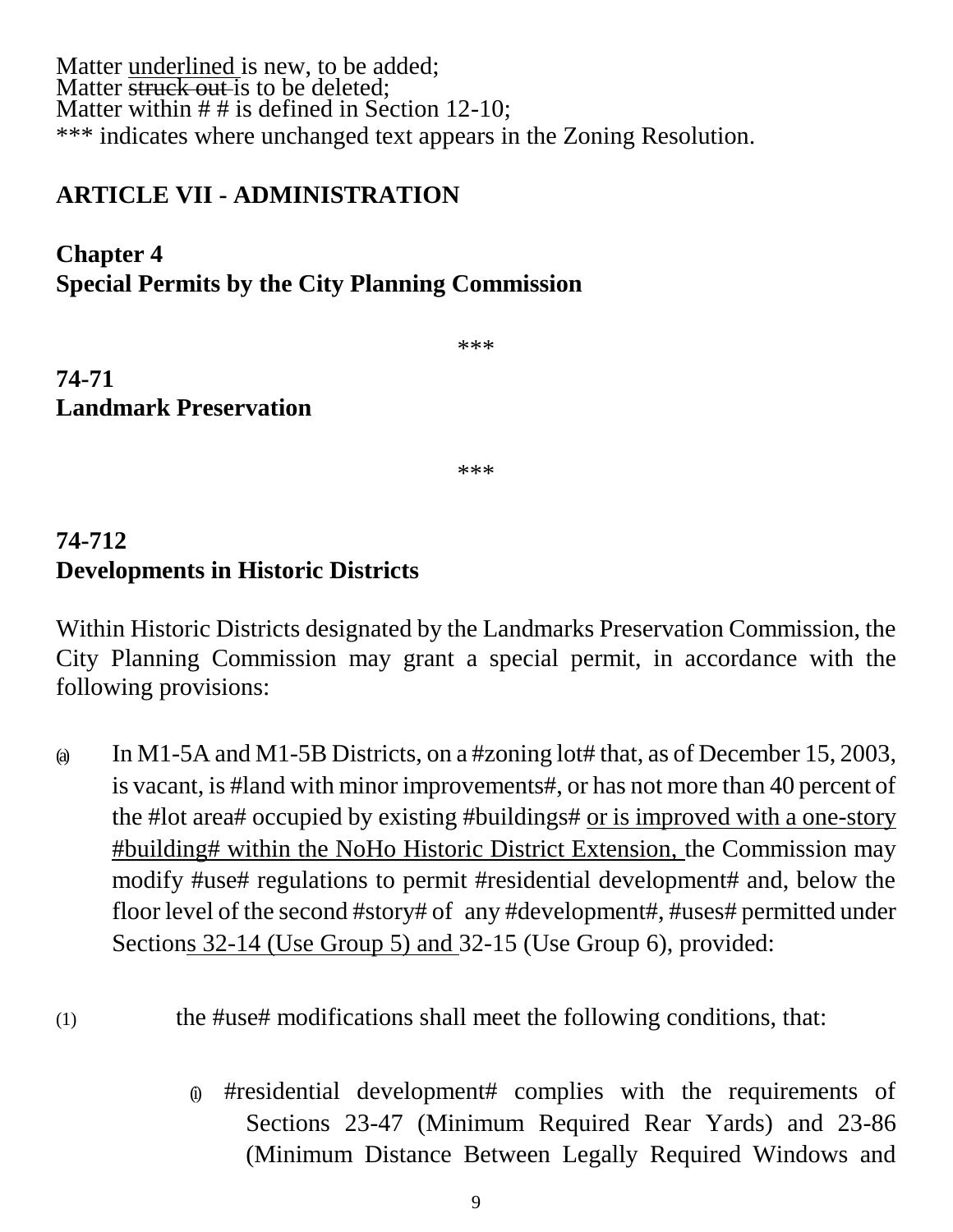Walls or Lot Lines) pertaining to R8 Districts;

- $\omega$  total #floor area ratio# on the #zoning lot# shall be limited to 5.0;
- $\omega$  the minimum #floor area# of each #dwelling unit# permitted by this Section shall be 1,200 square feet;
- $\omega$  all #signs# for #residential# or #commercial uses# permitted by this Section shall conform to the applicable regulations of Section 32- 60 (SIGN REGULATIONS) pertaining to C2 Districts; and
- (v) eating and drinking establishments of any size, as set forth in Use Groups 6A and 12A, are not permitted; and
- (2) the Commission shall find that such #use# modifications:
	- (i) have minimal adverse effects on the conforming #uses# in the surrounding area;
	- (ii) are compatible with the character of the surrounding area; and
	- (iii) for modifications that permit #residential use#, result in a #development# that is compatible with the scale of the surrounding area.
- (b) In all districts, the Commission may modify #bulk# regulations, except #floor area ratio# regulations, for any #development# on a #zoning lot# that is vacant or is #land with minor improvements#, and in M1-5A and M1-5B Districts, the Commission may make such modifications for #zoning lots# where not more than 40 percent of the #lot area# is occupied by existing #buildings#, or where a #development# on a #zoning lot# isimproved with a one-story #building# within the NoHo Historic District Extension, as of December 15, 2003, provided the Commission finds that such #bulk# modifications: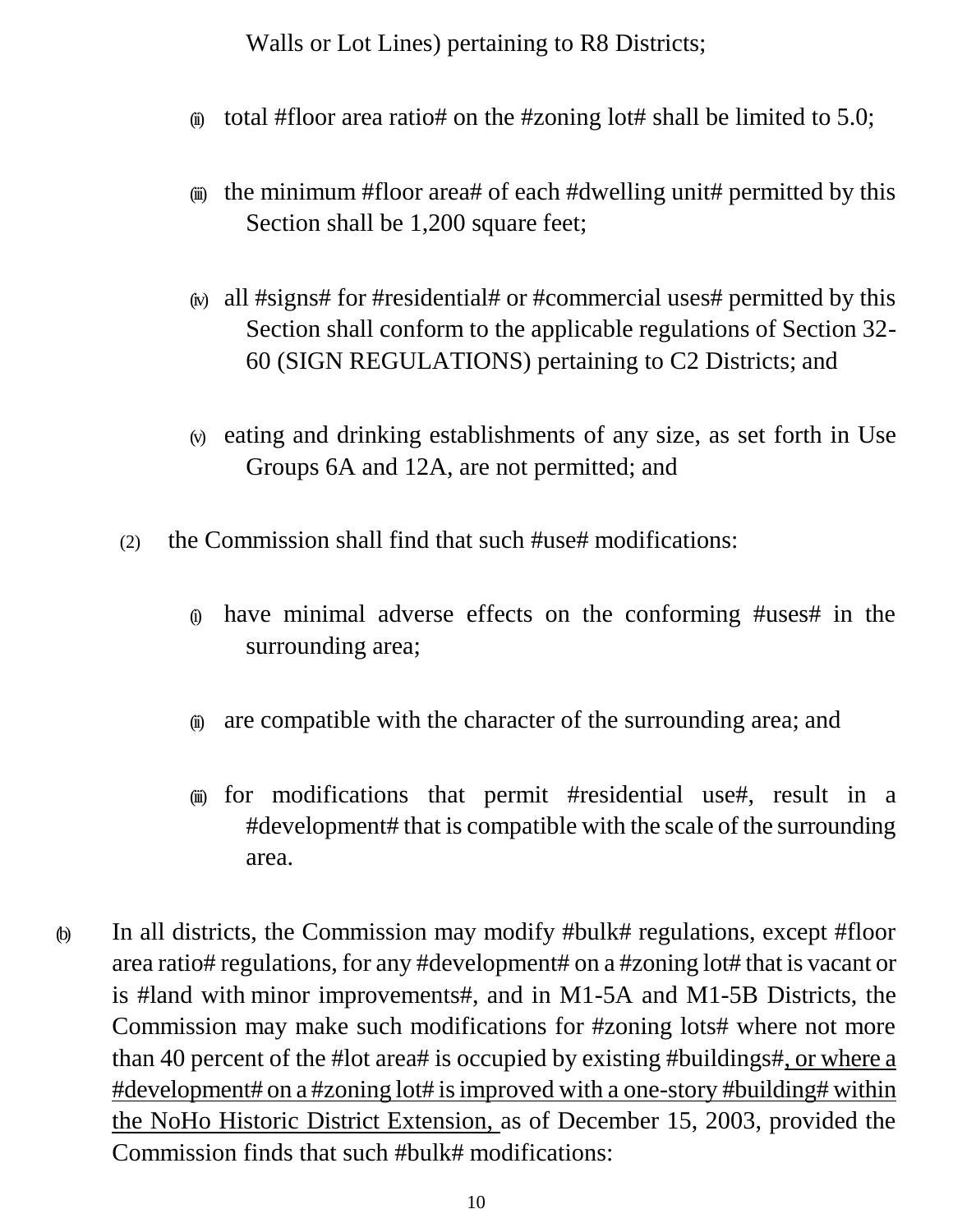- (1) shall not adversely affect structures or #open space# in the vicinity in terms of scale, location and access to light and air; and
- (2) relate harmoniously to #buildings# in the Historic District as evidenced by a Certificate of Appropriateness or other permit from the Landmarks Preservation Commission.

The City Planning Commission may prescribe appropriate additional conditions and safeguards in order to enhance the character of the #development# and to minimize adverse effects on the character of the surrounding area.

\* \* \*

# **PRECONSIDERED L.U. 3122-3136 VICTORY BOULEVARD REZONING STATEN ISLAND CB - 2 C 170178 ZMR**

Application submitted by C & A Realty Holding LLC pursuant to Sections 197-c and 201 of the New York City Charter for an amendment of the Zoning Map, Section No. 20d:

- 1. eliminating from within an existing R3X District a C2-2 District bounded by Victory Boulevard, Richmond Avenue, Clifton Street, and a line 350 feet westerly of Richmond Avenue; and
- 2. changing from an R3X District to a C8-1 District property bounded by Victory Boulevard, Richmond Avenue, Clifton Street, and a line 350 feet westerly of Richmond Avenue;

shown on a diagram (for illustrative purposes only), dated March 26, 2018, and subject to the conditions of CEQR Declaration E-469.

### **PRECONSIDERED L.U.**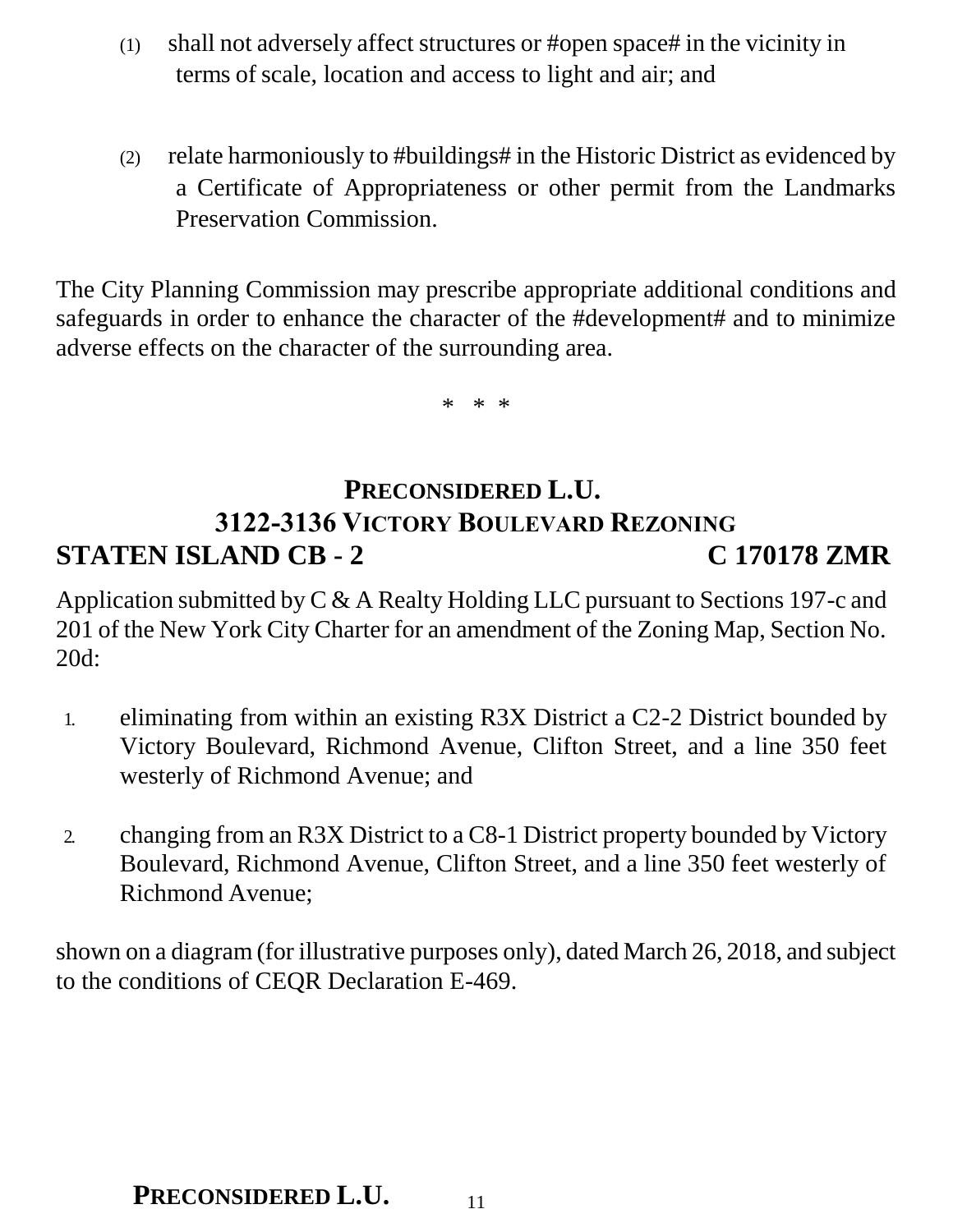### **O'NEILL'S REZONING**

# **QUEENS CB - 5 C 180138 ZMQ**

Application submitted by O'Neill's of Maspeth, Inc. pursuant to Sections 197-c and 201 of the New York City Charter for an amendment of the Zoning Map, Section No. 13c:

- 1. changing from an R4 District to an R5D District property bounded by a line perpendicular to the easterly street line of 64<sup>th</sup> Street distant 150 feet northerly (as measured along the street line) from the point of intersection of the northwesterly street line of 53<sup>rd</sup> Drive and the easterly street line of 64<sup>th</sup> Street, a line 100 feet easterly of  $64<sup>th</sup>$  Street, a line perpendicular to the westerly street line of  $65<sup>th</sup>$  Place distant 50 feet northerly (as measured along the street line) from the point of intersection of the northwesterly street line of 53rd Drive and the westerly street line of  $65<sup>th</sup>$  Place,  $65<sup>th</sup>$  Place,  $53<sup>rd</sup>$  Drive, and  $64<sup>th</sup>$  Street;
- 2. establishing within an existing R4 District a C2-2 District bounded by a line perpendicular to the westerly street line of  $65<sup>th</sup>$  Place distant 100 feet northerly (as measured along the street line) from the point of intersection of the northwesterly street line of  $53<sup>rd</sup>$  Drive and the westerly street line of  $65<sup>th</sup>$  Place,  $65<sup>th</sup>$  Place, a line 60 feet northerly of  $53<sup>rd</sup>$  Drive, a line 100 feet easterly of  $65<sup>th</sup>$ Place,  $53^{\text{rd}}$  Drive,  $65^{\text{th}}$  Place, a line perpendicular to the westerly street line of  $65^{\text{th}}$ Place distant 50 feet northerly (as measured along the street line) from the point of intersection of the northwesterly street line of 53rd Drive and the westerly street line of  $65<sup>th</sup>$  Place, and a line 100 feet westerly of  $65<sup>th</sup>$  Place; and
- 3. establishing within the proposed R5D District a C2-2 District bounded by a line perpendicular to the westerly street line of  $65<sup>th</sup>$  Place distant 50 feet northerly (as measured along the street line) from the point of intersection of the northwesterly street line of  $53<sup>rd</sup>$  Drive and the westerly street line of  $65<sup>th</sup>$  Place,  $65<sup>th</sup>$  Place,  $53<sup>rd</sup>$ Drive, and a line 100 feet easterly of  $64<sup>th</sup>$  Street;

as shown on a diagram (for illustrative purposes only) dated March 26, 2018, and subject to the conditions of CEQR Declaration E-471.

## **L.U. NOS. 188 AND 189 ARE RELATED**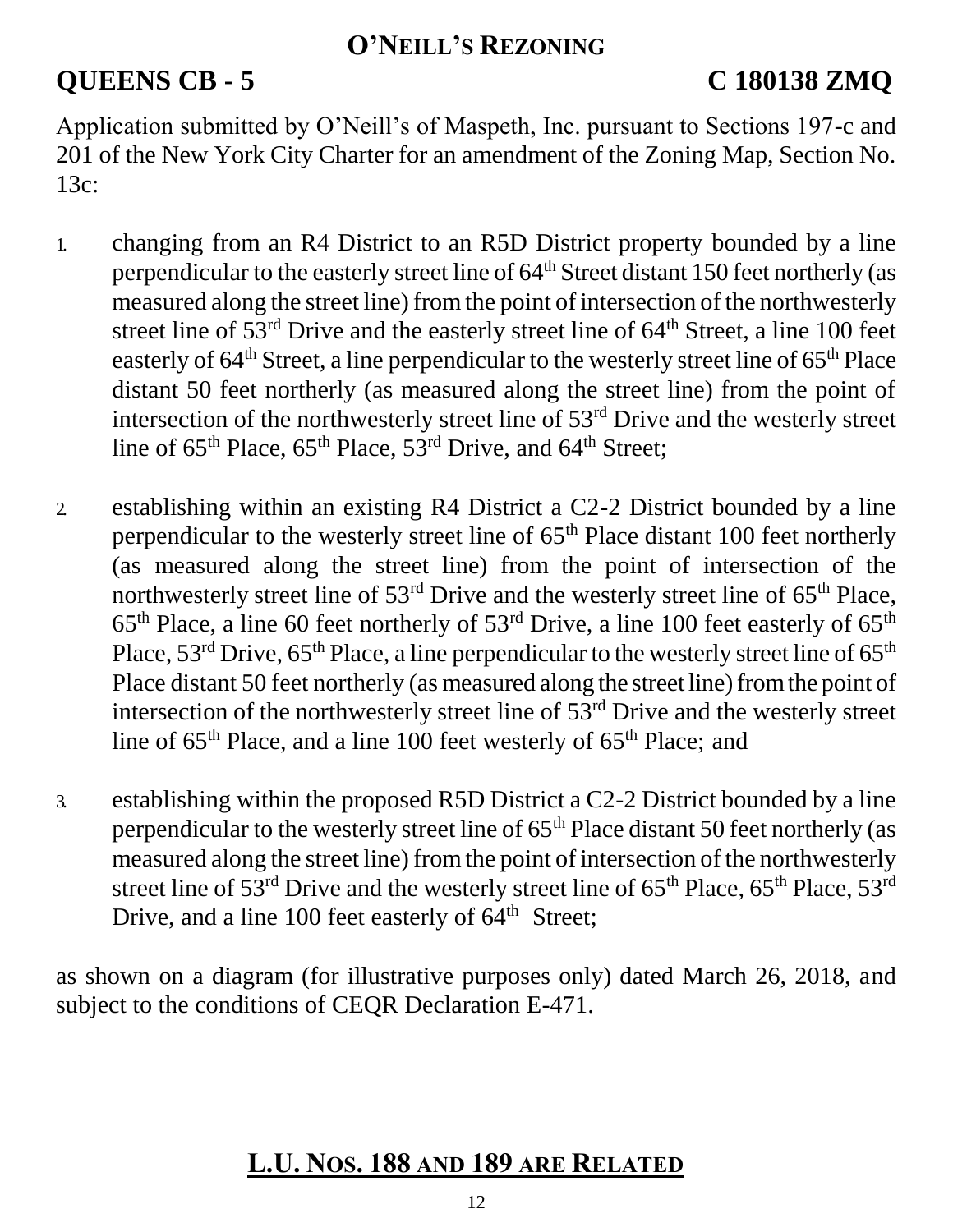## **L.U. NO. 188**

*The public hearing on this item was held on August 14, 2018 and closed. It was laid over by the Subcommittee on Zoning and Franchises* **55-63 SUMMIT STREET**

## **BROOKLYN CB - 6 C 170047 ZMK**

Application submitted by PHD Summit LLC pursuant to Sections 197-c and 201 of the New York City Charter for an amendment of the Zoning Map, Section No. 16a, changing from an M1-1 district to an R6B district property bounded by a line 200 feet northwesterly of Columbia Street, a line midway between Carroll Street and Summit Street, a line 100 feet northwesterly of Columbia Street and Summit Street, Borough of Brooklyn, Community District 6, as shown on a diagram (for illustrative purposes only) dated February 26, 2018, and subject to the conditions of CEQR Declaration E-466.

# **L.U. NO. 189**

*The public hearing on this item was held on August 14, 2018 and closed. It was laid over by the Subcommittee on Zoning and Franchises* **55-63 SUMMIT STREET**

# **BROOKLYN CB - 6 N 170046 ZRK**

Application submitted by PHD Summit LLC, pursuant to Section 201 of the New York City Charter, for an amendment of the Zoning Resolution of the City of New York, modifying Appendix F for the purpose of establishing a Mandatory Inclusionary Housing area, Borough of Brooklyn, Community District 6.

Matter underlined is new, to be added; Matter struck out is to be deleted: Matter within  $# #$  is defined in Section 12-10; \* \* \* indicates where unchanged text appears in the Zoning Resolution.

\* \* \*

**APPENDIX F Inclusionary Housing Designated Areas and Mandatory Inclusionary Housing Areas**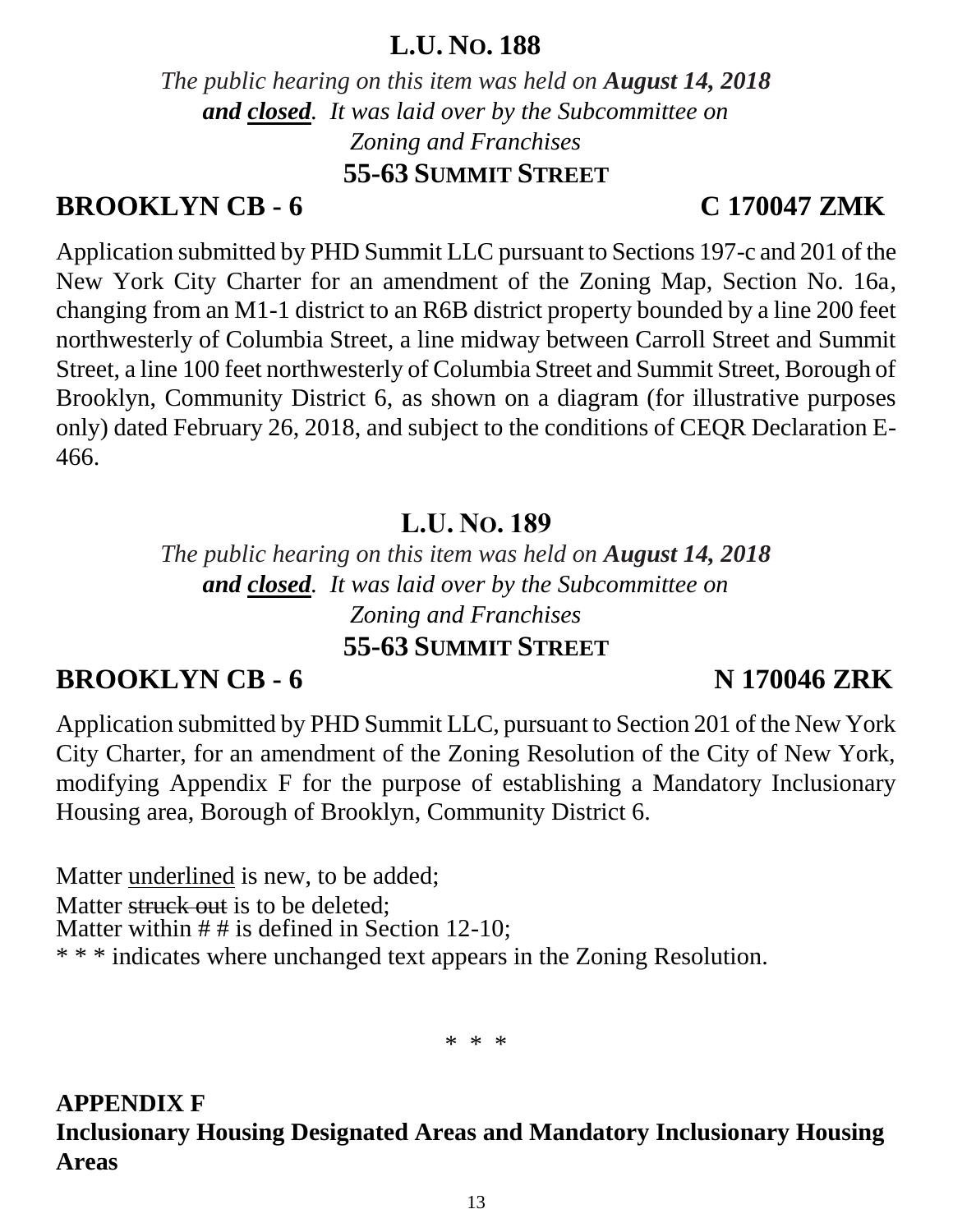#### **BROOKLYN**

\* \* \*

#### **Brooklyn Community District 6**

Map  $2 -$  [date of adoption]



Mandatory Inclusionary Housing Program Area *(see Section 23-154(d)(3))*

Area 1 [date of adoption] — MIH Program Option 1 and Option 2

Portion of Community District 6, Brooklyn

\* \* \*

**L.U. NOS. 190 AND 191 ARE RELATED**

14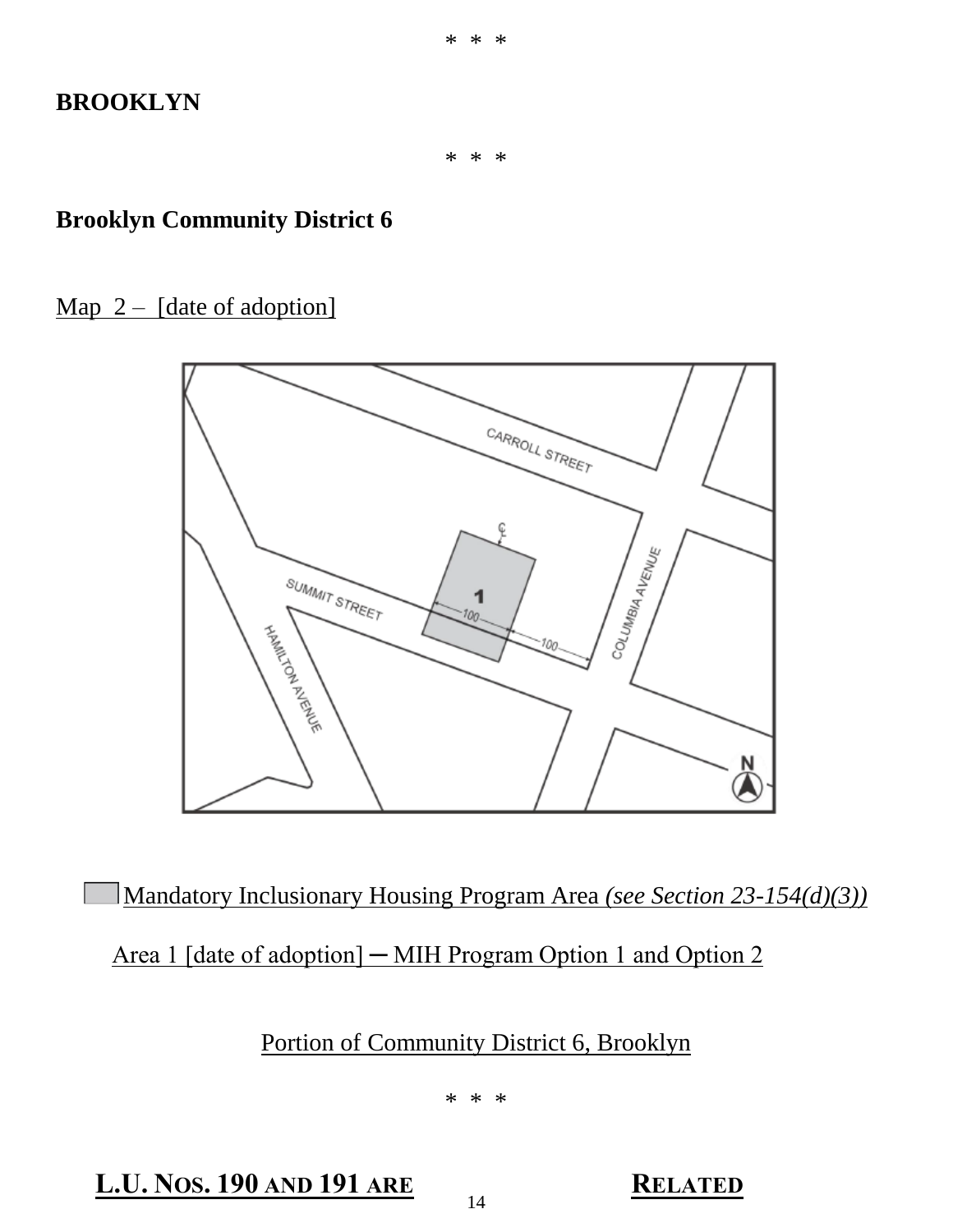## **L.U. NO. 190**

*The public hearing on this item was held on August 14, 2018 and closed. It was laid over by the Subcommittee on Zoning and Franchises* **205 PARK AVENUE REZONING**

# **BROOKLYN CB - 2 C 170164 ZMK**

Application submitted by 462 Lexington Avenue, LLC pursuant to Sections 197-c and 201 of the New York City Charter for an amendment of the Zoning Map, Section No. 12d:

- 1. changing from an M1-2 District to an R7D District property bounded by a line perpendicular to the westerly street line of Vanderbilt Avenue distant 85 feet northerly (as measured along the street line) from the point of intersection of the northern street line of Park Avenue (northerly portion) and the western street line of Vanderbilt Avenue, Vanderbilt Avenue, Park Avenue (southerly portion), and Clermont Avenue; and
- 2. establishing within the proposed R7D District a C2-4 District bounded by a line perpendicular to the westerly street line of Vanderbilt Avenue distant 85 feet northerly (as measured along the street line) from the point of intersection of the northern street line of Park Avenue (northerly portion) and the western street line of Vanderbilt Avenue, Vanderbilt Avenue, Park Avenue (southerly portion), and Clermont Avenue;

as shown on a diagram (for illustrative purposes only) dated March 12, 2018, and subject to the conditions of City Environmental Quality Review (CEQR) Declaration E-464.

# **L.U. NO. 191**

*The public hearing on this item was held on August 14, 2018 and closed. It was laid over by the Subcommittee on Zoning and Franchises* **205 PARK AVENUE REZONING**

# **BROOKLYN CB - 2 N 170165ZRK**

Housing area, Borough of Brooklyn, Community District 2. Application submitted by 462 Lexington Ave LLC pursuant to Section 201 of the New York City Charter, for an amendment of the Zoning Resolution of the City of New York, modifying Appendix F for the purpose of establishing a Mandatory Inclusionary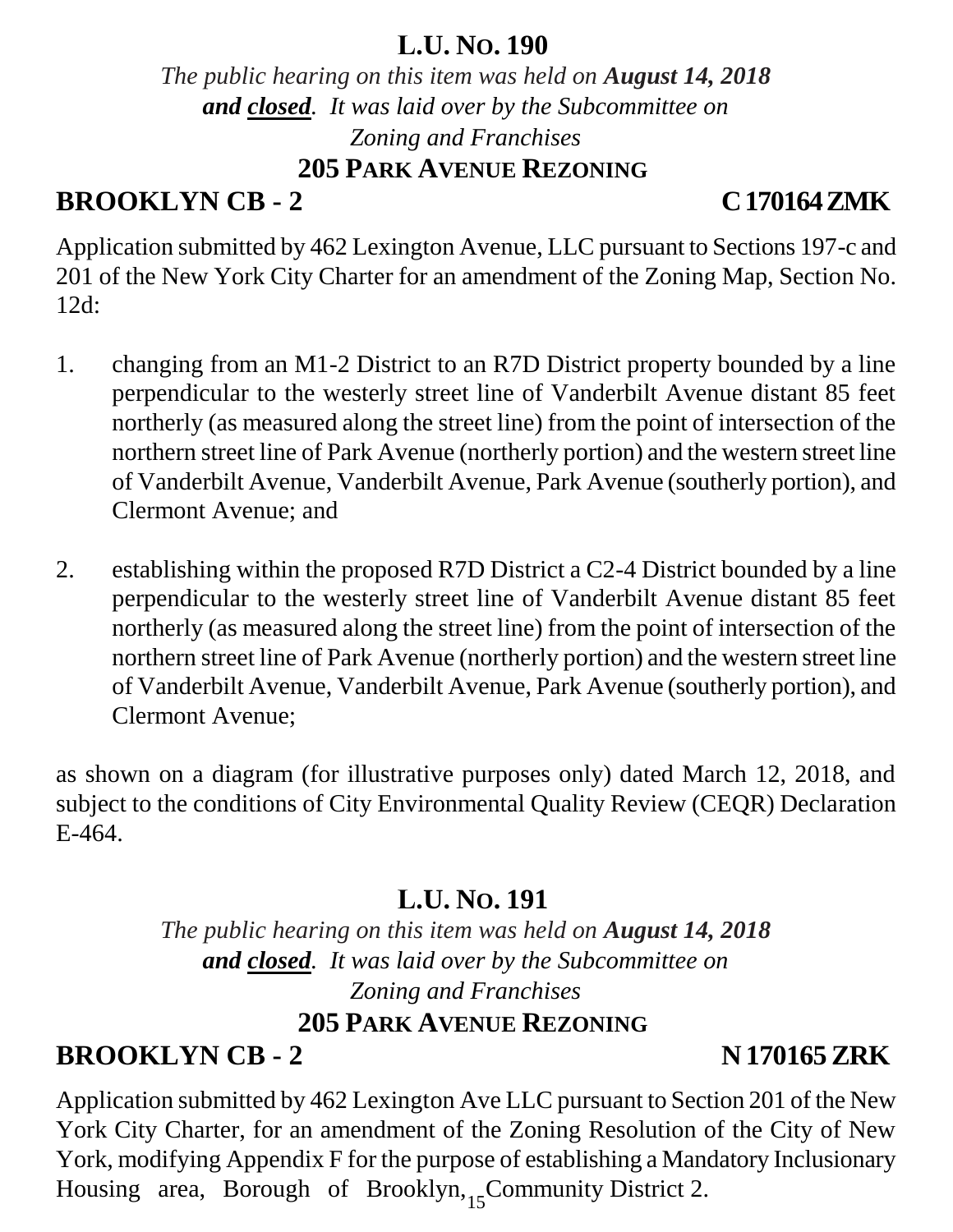Matter *underlined* is new, to be added; Matter struck out is to be deleted; Matter within  $# #$  is defined in Section 12-10; \* \* \* indicates where unchanged text appears in the Zoning Resolution.

#### **APPENDIX F**

**Inclusionary Housing Designated Areas and Mandatory Inclusionary Housing Areas**



## **BROOKLYN**

**Brooklyn Community District 2**

**\* \* \***

Map 1. [date of adoption]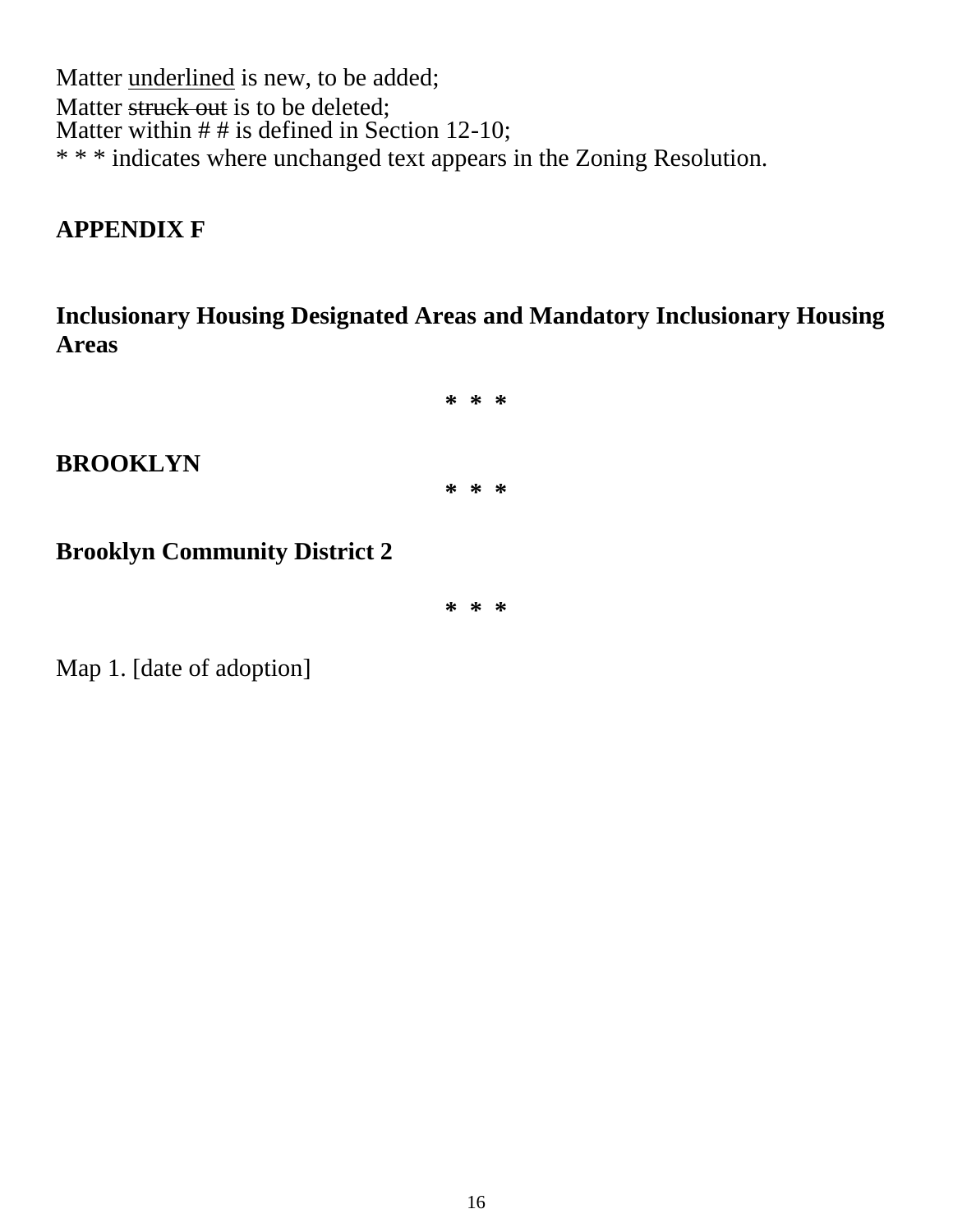

Portion of Community District 2, Brooklyn

\* \* \*

## **L.U. No. 195**

*The public hearing on this item was held on August 14, 2018 and closed. It was laid over by the Subcommittee on Zoning and Franchises* **5 BEMENT AVENUE**

## **STATEN ISLAND CB - 1 C 160401 ZMR**

Application submitted by Pelton Place LLC pursuant to Sections 197-c and 201 of the New York City Charter for an amendment to the Zoning Map, Section No. 21a, by establishing within an existing R3-1 District a C2-2 District bounded by Pelton Place, Elizabeth Avenue, a line perpendicular to the westerly streetline of Elizabeth Avenue distant 115 feet southerly (as measured along the streetline) from the point of intersection of the southerly streetline of Pelton Place and the westerly streetline of Elizabeth Avenue, Bement Avenue, and Richmond Terrace; Borough of Staten Island, Community District 1, as shown on a diagram (for illustrative purposes only) dated March 26, 2018, and subject to the conditions of CEQR Declaration E-441.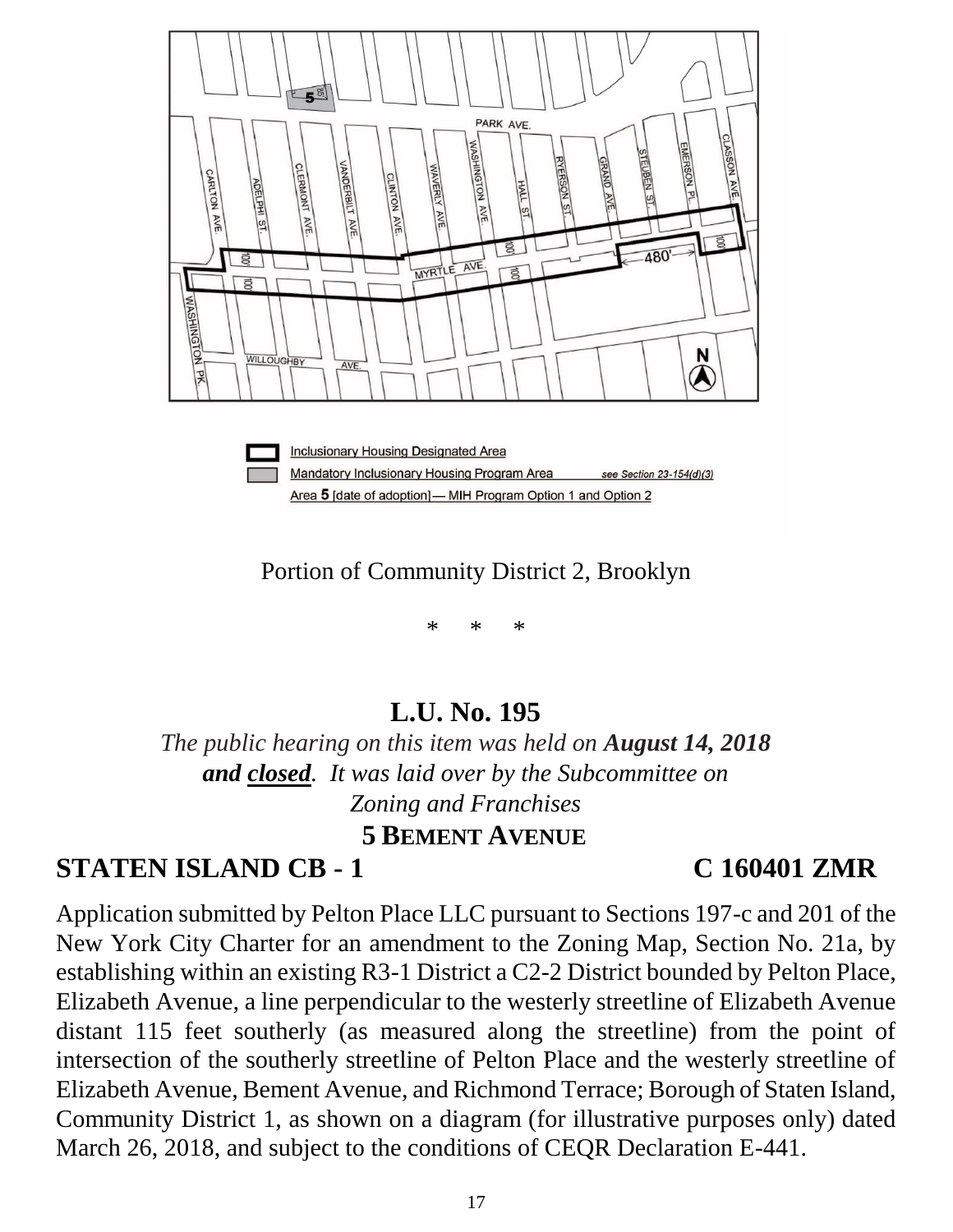### **SUBCOMMITTEE ON LANDMARKS, PUBLIC SITING AND MARITIME USES**

The Subcommittee on Landmarks, Public Siting and Maritime Uses will hold a public hearing on the following mattersin the **Committee Room, City Hall,** New York, N.Y. 10007, commencing at **12:00 P.M. on Wednesday, September 5, 2018:**

### **L.U. NO. 151**

*The public hearing on this item was held on August 14, 2018 and closed. It was laid over by the Subcommittee on Landmarks, Public Siting and Maritime Uses*

# **CENTRAL HARLEM-WEST 130TH -132ND STREETS HISTORIC DISTRICT MANHATTAN CB - 10 20185492 HKM (N 180372 HKM)**

The proposed designation by the Landmarks Preservation Commission [DL-507/LP-2607] pursuant to Section 3020 of the New York City Charter of the landmark designation of the Central Harlem-West 130th-132nd Streets Historic District.

### **CENTRAL HARLEM-WEST 130TH-132ND STREETS HISTORIC DISTRICT BOUNDARIES ARE AS FOLLOWS:**

The Central Harlem – West 130th-132nd Streets Historic District consists of the property bounded by a line beginning on the southern curbline of West 130th Street at a point on a line extending northerly from the eastern property line of 102 West 130th Street, then extending southerly along the eastern property line of 102 West 130th, westerly along the southern property lines of 102 West 130th Street to 170 West 130th Street, then northerly along the western property line of 170 West 130th Street to the southern curbline of West 130th Street, then easterly along the southern curbline of West 130th Street to a point on a line extending southerly from the western property line of 147 West 130th Street, then northerly along the western property line of 147 West 130th Street, then westerly along the southern property lines of 148 West 131st Street to 156 West 131st Street, then northerly along the western property line of 156 West 131st Street to the southern curbline of West 131st Street, then easterly along the southern curbline of West 131st Street to a point on a line extending southerly from the western property line of 161-163 West 131st Street, then northerly along the western property line of 161-163 West 131st Street and along the western property line of 166 West 132nd Street to the northern curbline of West 132nd Street, then westerly along the northern curbline of West 132nd Street to a point on a line extending southerly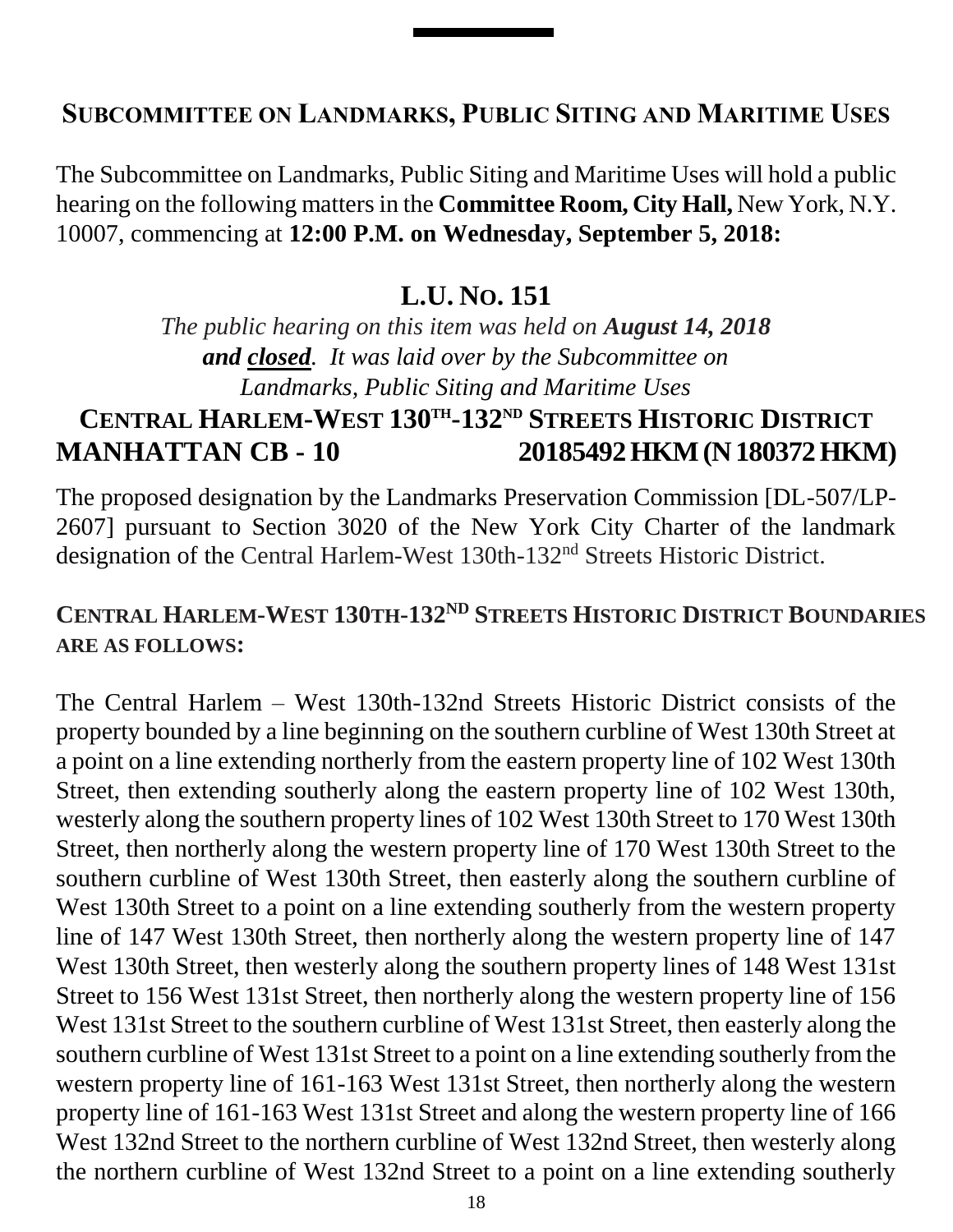from the western property line of 161 West 132nd Street, then northerly along the western property line of 161 West 132nd Street, then easterly along the northern property lines of 161 West 132nd Street to 103 West 132nd Street, then southerly along the eastern property line of 103 West 132nd Street, extending southerly across West 132nd Street and southerly along the eastern property lines of 102 West 132nd Street and 103 West 131st Street to the northern curbline of West 131st Street, then westerly along the northern curbline of West 131st Street to a point on a line extending northerly from the eastern property line of 104 West 131st Street, then southerly along the eastern property line of 104 West 131st Street, then easterly along the northern property line of 103 West 130th Street, then southerly along the eastern property line of 103 West 130th Street to the southern curbline of West 130th Street, then easterly to the point of beginning

## **L.U. NO. 152**

*The public hearing on this item was held on August 14, 2018 and closed. It was laid over by the Subcommittee on Landmarks, Public Siting and Maritime Uses*

# **FIREHOUSE, ENGINE COMPANIES 264 & 328/LADDER COMPANY 134 QUEENS CB - 14 20185493 HIQ (N 180440 HIQ)**

The proposed designation by the Landmark Preservation Commission [DL-507/LP-2609] pursuant to Section 3020 of the New York City Charter of Firehouse, Engine Companies 264 & 328/Ladder Company 134, located at 16-15 Central Avenue (Tax Map Block 15559, Lot 25 in part), as historic landmarks.

## **L.U. No. 153**

*The public hearing on this item was held on August 14, 2018 and closed. It was laid over by the Subcommittee on Landmarks, Public Siting and Maritime Uses* **53RD (NOW 101ST STREET) PRECINCT POLICE STATION QUEENS CB - 14 20185494 HIQ (N 180449 HIQ)**

The proposed designation by the Landmark Preservation Commission [DL-507/LP-2610] pursuant to Section 3020 of the New York City Charter of 53rd (now 101st) Precinct Police Station, located at 16-12 Mott Avenue (Tax Map Block 15557, Lot 4), as historic landmarks.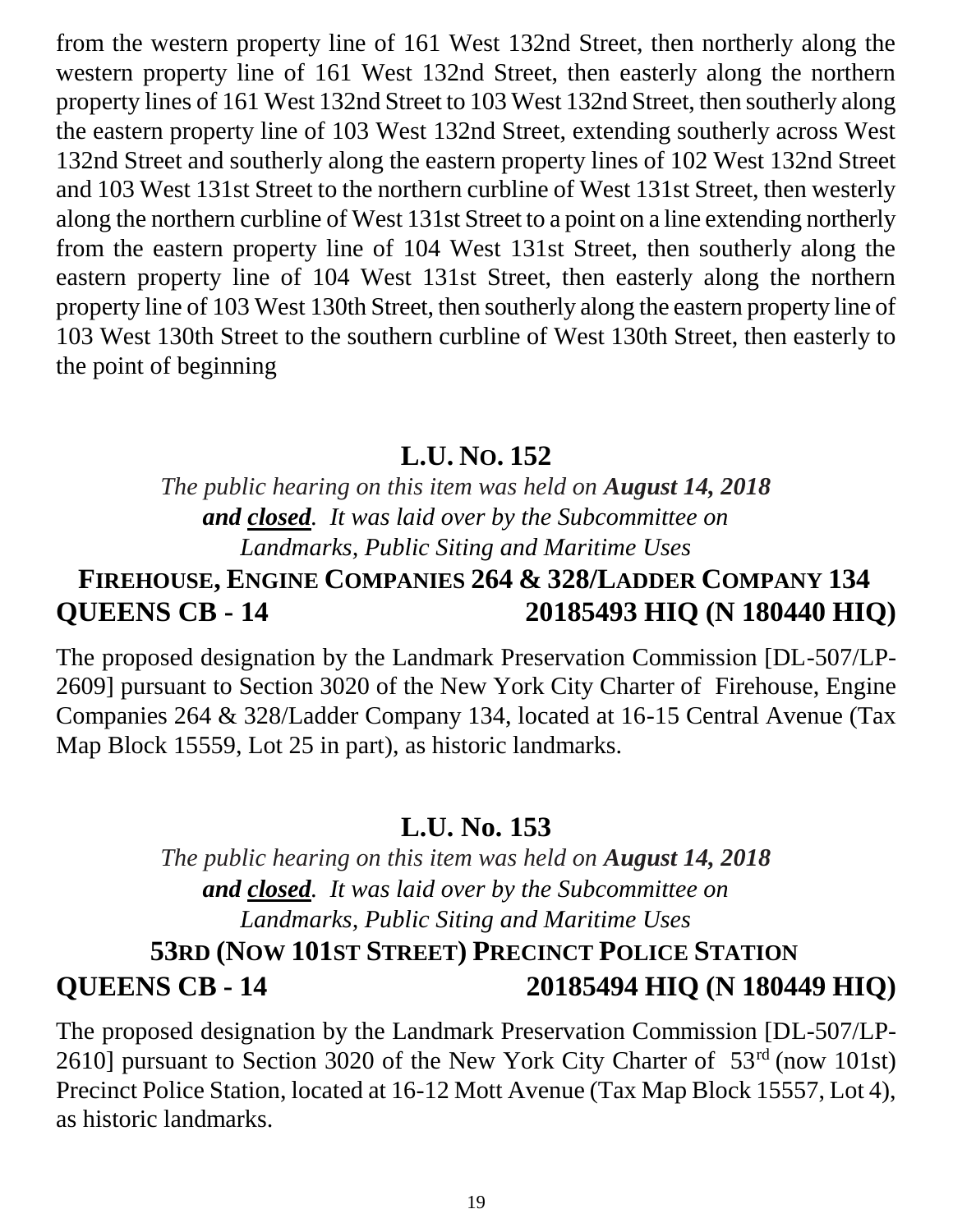### **L.U. NO. 175**

*The public hearing on this item was held on August 14, 2018 and closed. It was laid over by the Subcommittee on Landmarks, Public Siting and Maritime Uses* **NYPD EVIDENCE STORAGE**

# **BROOKLYN CB - 6 C 180256 PQK**

Application submitted by the New York City Police Department and the Department of Citywide Administrative Services, pursuant to Section 197-c of the New York City Charter, for the acquisition of property located at 700 Columbia Street (Block 612, Lot 250 and p/o Lot 205) for continued use as a vehicular evidence storage facility.

# **L.U. NO. 176**

*The public hearing on this item was held on August 14, 2018 and closed. It was laid over by the Subcommittee on Landmarks, Public Siting and Maritime Uses* **NYPD BOMB SQUAD HEADQUARTERS**

# **MANHATTAN CB - 3 C 180296 PCM**

Application submitted by the New York Police Department and the Department of Citywide Administrative Services, pursuant to Section 197-c of the New York City Charter, for the site selection and acquisition of property located at  $241$  West  $26<sup>th</sup>$ Street (Block 776, Lot 12) for use as the NYPD Bomb Squad Headquarters.

## **SUBCOMMITTEE ON PLANNING, DISPOSITIONS AND CONCESSIONS**

The Subcommittee on Planning, Dispositions and Concessions will hold a public hearing on the following matters in the **Committee Room, City Hall,** New York City, New York 10007, commencing at **2:00 P.M., Wednesday, September 5, 2018:**

# **L.U. NO. 184**

# **638-640 RIVERSIDE DRIVE/TMN209G2 - ARTICLE XI MANHATTAN CB - 9 20195013 HAM**

20 Application submitted by the New York City Department of Housing Preservation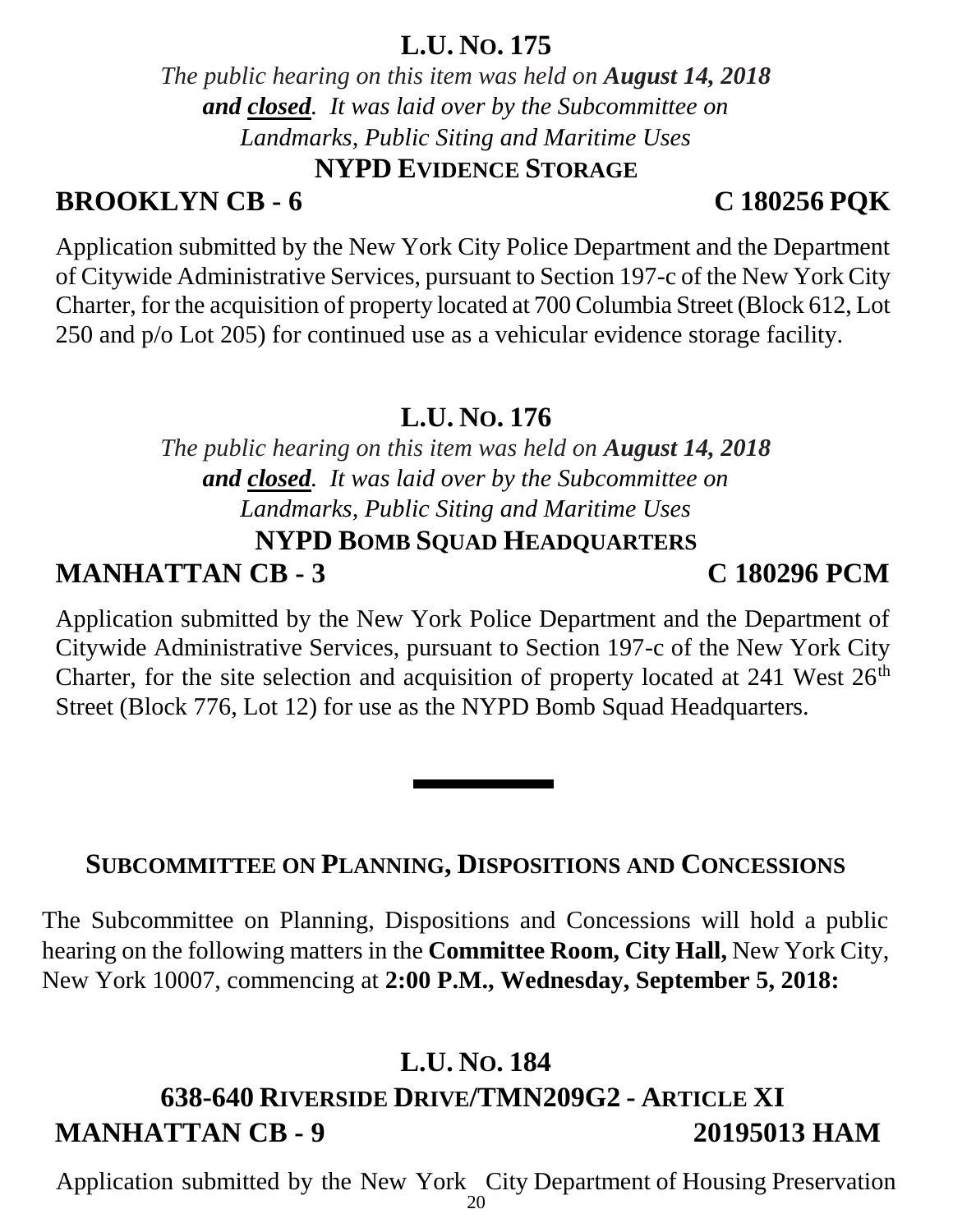and Development pursuant to Section 577 of Article XI of the Private Housing Finance Law for approval of a new real property tax exemption for property located at Block 2088, Lot 74, and termination of the prior exemption, Community District 9, Borough of Manhattan, Council District 7.

## **L.U. NO. 185**

# **642-644 RIVERSIDE DRIVE/TMN209G - ARTICLE XI MANHATTAN CB - 9 20195014 HAM**

Application submitted by the New York City Department of Housing Preservation and Development pursuant to Section 577 of Article XI of the Private Housing Finance Law for approval of a new real property tax exemption for property located at Block 2088, Lot 114, and termination of the prior exemption, Community District 9, Borough of Manhattan, Council District 7.

# **L.U. NOS. 177 AND 178 ARE RELATED L.U. NO. 177**

*The public hearing on this item was held on August 14, 2018 and closed. It was laid over by the Subcommittee on Planning, Dispositions and Concessions*

# **THIRD PARTY TRANSFER PROGRAM, IN REM ACTION NO. 56 QUEENS CB - 14 20185472 HAQ**

Application submitted by the New York City Department of Housing Preservation and Development pursuant to Section 577 of Article XI of the Private Housing Finance Law for approval of a new real property tax exemption, for property subject to a final judgment of foreclosure in the Third Party Transfer Program, Queens, In Rem Action No. 56, located in the Borough of Queens, Community District 14, Council District 31.

# **L.U. NO. 178**

*The public hearing on this item was held on August 14, 2018 and closed. It was laid over by the Subcommittee on Planning, Dispositions and Concessions*

# **THIRD PARTY TRANSFER PROGRAM, IN REM ACTION NO. 56 QUEENS CBs - 2, 14 20185473 HAQ**

Application submitted by the New York City Department of Housing Preservation and Development pursuant to Article 16 of the General Municipal Law requesting the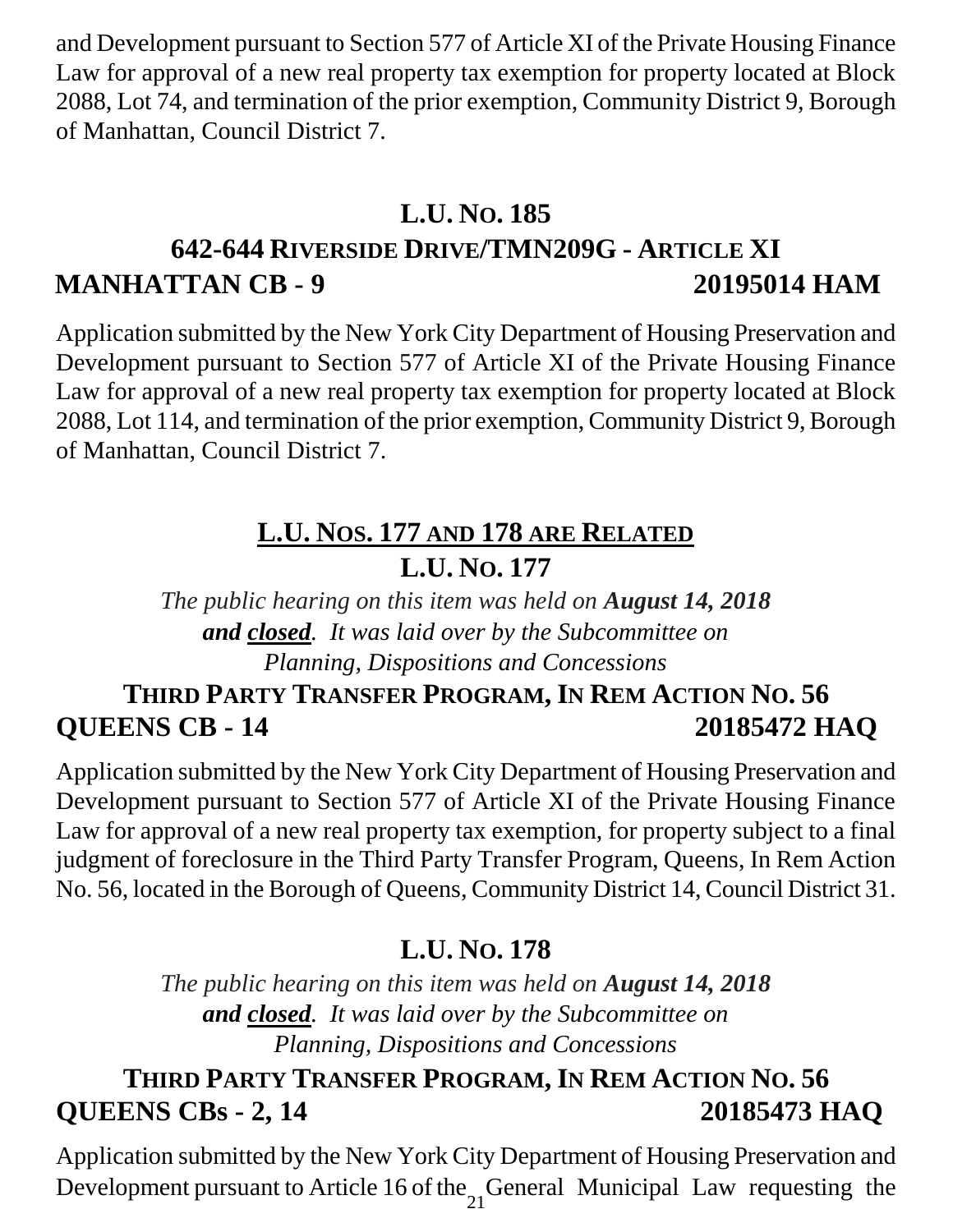approval of a new urban development area project and the exemption from real property taxes pursuant to Section 694 of the General Municipal Law and Section 577 of Article XI of the Private Housing Financing Law, for properties subject to a final judgment of foreclosure in the Third Party Transfer Program, Queens, In Rem Action No. 56, located in the Borough of Queens, Community Districts 2 and 14, Council Districts 26 and 31.

# **L.U. NOS. 179 AND 180 ARE RELATED L.U. NO. 179**

*The public hearing on this item was held on August 14, 2018 and closed. It was laid over by the Subcommittee on Planning, Dispositions and Concessions*

# **THIRD PARTY TRANSFER PROGRAM, IN REM ACTION NO. 53 BROOKLYN CBs - 1, 3, 16 20185474 HAK**

Application submitted by the New York City Department of Housing Preservation and Development pursuant to Section 577 of Article XI of the Private Housing Finance Law for approval of a new real property tax exemption, for properties subject to a final judgment of foreclosure in the Third Party Transfer Program, Brooklyn, In Rem Action No. 53, located in the Borough of Brooklyn, Community Districts 1, 3, and 16, Council Districts 34, 36, and 37.

## **L.U. NO. 180**

*The public hearing on this item was held on August 14, 2018 and closed. It was laid over by the Subcommittee on Planning, Dispositions and Concessions*

## **THIRD PARTY TRANSFER PROGRAM, IN REM ACTION NO. 53 BROOKLYN CBs - 1, 3-5, 7, 8, 13-17 20185475 HAK**

Application submitted by the New York City Department of Housing Preservation and Development pursuant to Article 16 of the General Municipal Law requesting the approval of a new urban development area project and the exemption from real property taxes pursuant to Section 694 of the General Municipal Law and Section 577 of Article XI of the Private Housing Financing Law, for properties subject to a final judgment of foreclosure in the Third Party Transfer Program, Brooklyn, In Rem Action No. 53, located in the Borough of Brooklyn, Community Districts 1, 3, 4, 5, 7, 8, 13, 14, 15, 16, and 17, Council Districts 34, 35, 36, 37, 38, 40, 41, 42, and 47.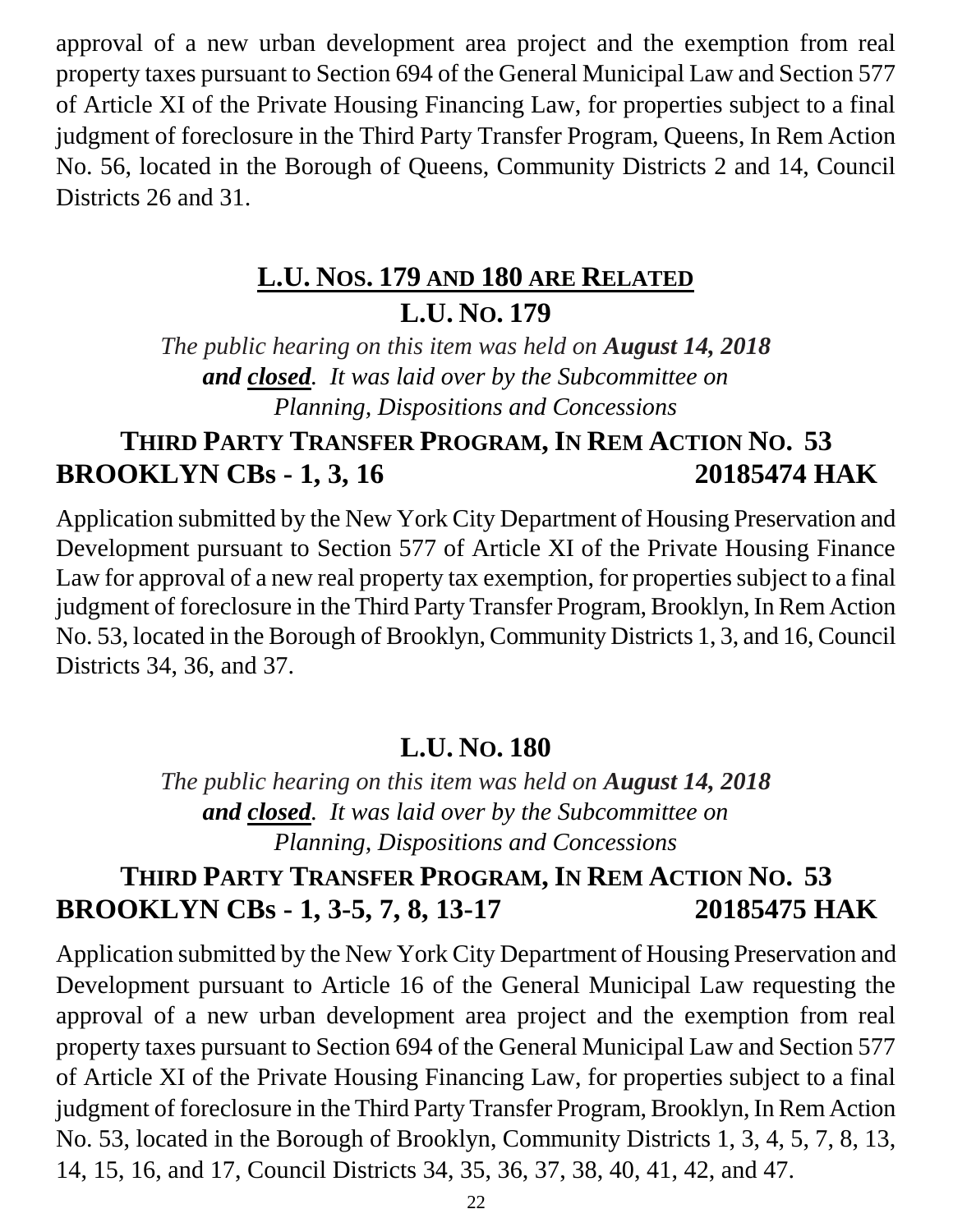# **L.U. NOS. 181 AND 182 ARE RELATED L.U. NO. 181**

*The public hearing on this item was held on August 14, 2018 and closed. It was laid over by the Subcommittee on Planning, Dispositions and Concessions*

# **THIRD PARTY TRANSFER PROGRAM, IN REM ACTION NO. 52 BRONX CBs - 2-4, 7 20185476 HAX**

Application submitted by the New York City Department of Housing Preservation and Development pursuant to Section 577 of Article XI of the Private Housing Finance Law for approval of a new real property tax exemption, for properties subject to a final judgment of foreclosure in the Third Party Transfer Program, Bronx, In Rem Action No. 52, located in the Borough of the Bronx, Community Districts 2, 3, 4, and 7, Council Districts 14, 16, and 17.

## **L.U. NO. 182**

*The public hearing on this item was held on August 14, 2018 and closed. It was laid over by the Subcommittee on Planning, Dispositions and Concessions*

# **THIRD PARTY TRANSFER PROGRAM, IN REM ACTION NO. 52 BRONX CBs - 1-7, 9, 12 20185477 HAX**

Application submitted by the New York City Department of Housing Preservation and Development pursuant to Article 16 of the General Municipal Law requesting the approval of a new urban development area project and the exemption from real property taxes pursuant to Section 694 of the General Municipal Law and Section 577 of Article XI of the Private Housing Financing Law, for properties subject to a final judgment of foreclosure in the Third Party Transfer Program, Bronx, In Rem Action No. 52, located in the Borough of the Bronx, Community Districts 1, 2, 3, 4, 5, 6, 7, 9, and 12, Council Districts 8, 11, 12, 14, 15, 16, and 17.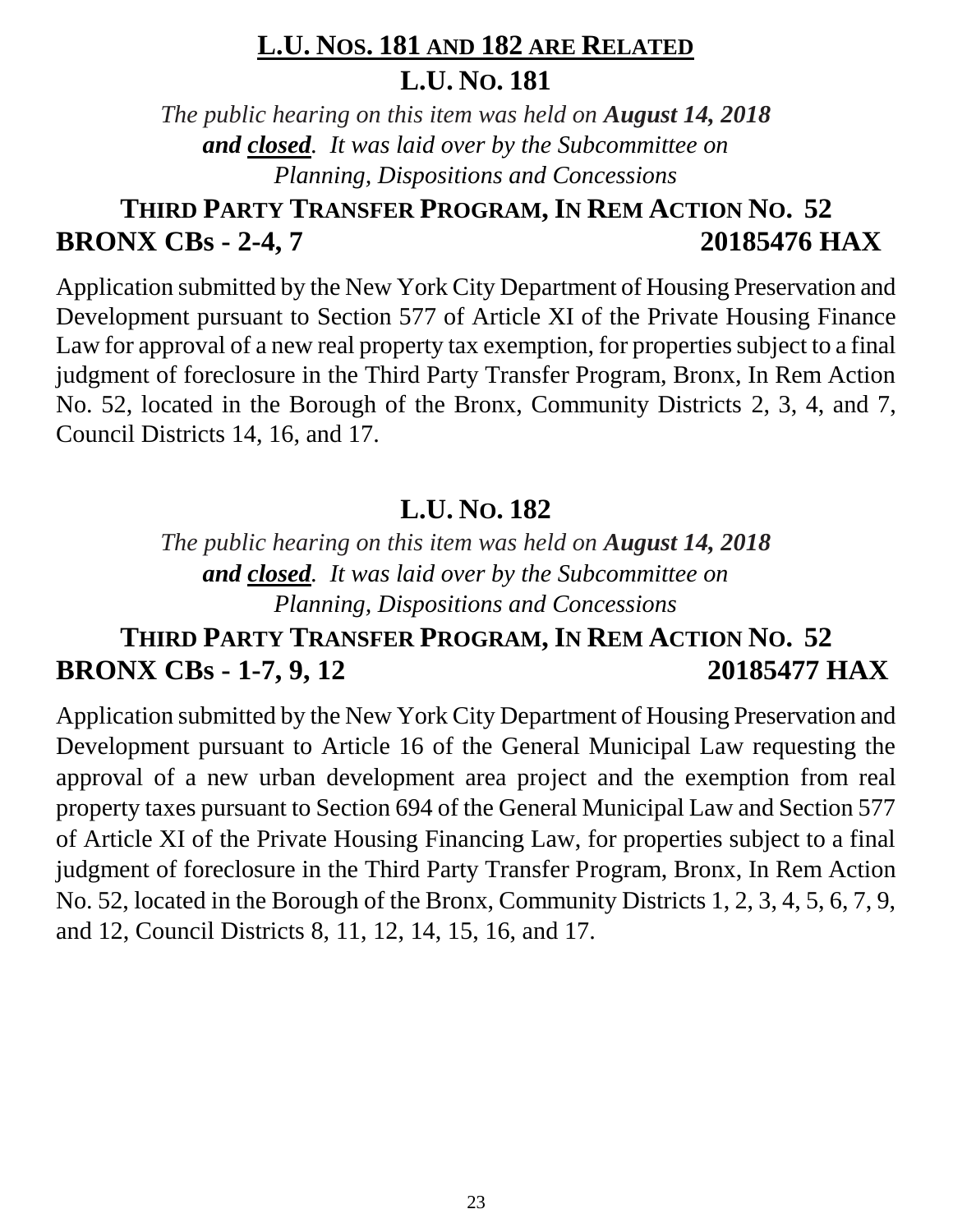#### **L.U. NO. 183**

*The public hearing on this item was held on August 14, 2018 and closed. It was laid over by the Subcommittee on Planning, Dispositions and Concessions*

## **TRIPLE HDFC, HPO, FY19**

# **MANHATTAN CB - 11 20195011 HAM**

Application submitted by the New York City Department of Housing Preservation and Development pursuant to Section 577 of Article XI of the Private Housing Finance Law for approval of a new real property tax exemption for property located at Block 1655, Lot 15; Block 1708, Lot 48; Block 1795, Lot 24; and termination of the prior exemption, Community District 11, Borough of Manhattan, Council District 8.

### **L.U. NO. 186**

*The public hearing on this item was held on August 14, 2018 and closed. It was laid over by the Subcommittee on Planning, Dispositions and Concessions*

# **NUEVA ERA APARTMENTS - ARTICLE XI MANHATTAN CB - 12 20195015 HAM**

Application submitted by the New York City Department of Housing Preservation and Development pursuant to Section 577 of Article XI of the Private Housing Finance Law for approval of a new real property tax exemption for property located at Block 2152, Lots 36 and 38, and termination of the prior exemption, Community District 12, Borough of Manhattan, Council District 10.

## **L.U. NO. 187**

*The public hearing on this item was held on August 14, 2018 and closed. It was laid over by the Subcommittee on Planning, Dispositions and Concessions*

### **DESHLER APARTMENTS - ARTICLE XI MANHATTAN CB - 10 20195016 HAM**

Application submitted by the New York City Department of Housing Preservation and Development pursuant to Section 577 of Article XI of the Private Housing Finance Law for approval of a new real property tax exemption for property located at Block 1823, Lots 58 and 61, and termination of the prior exemption, Community District 10, Borough of Manhattan, Council District 9.